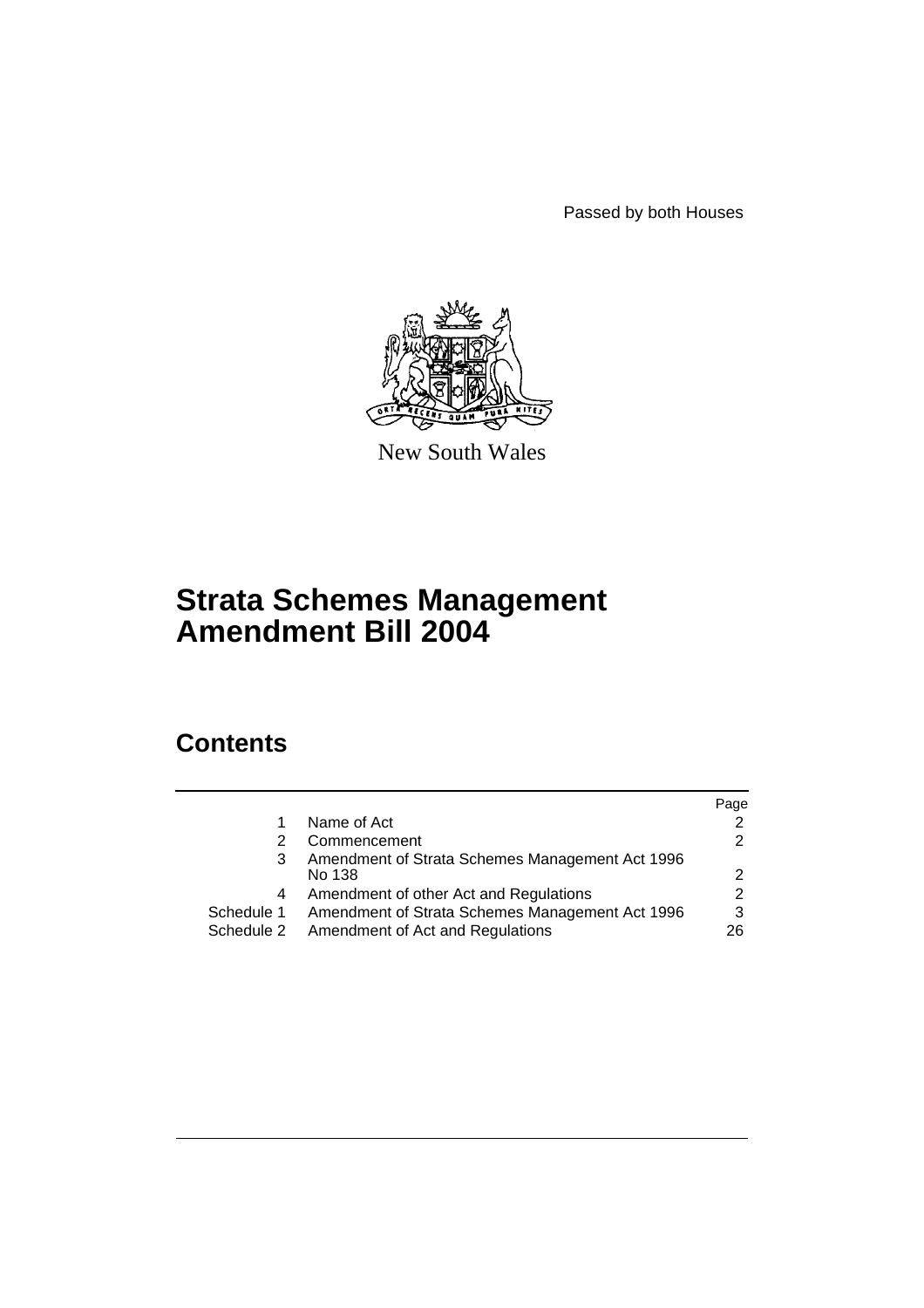*I certify that this PUBLIC BILL, which originated in the LEGISLATIVE ASSEMBLY, has finally passed the LEGISLATIVE COUNCIL and the LEGISLATIVE ASSEMBLY of NEW SOUTH WALES.*

> *Clerk of the Legislative Assembly. Legislative Assembly, Sydney, , 2004*



New South Wales

# **Strata Schemes Management Amendment Bill 2004**

Act No , 2004

An Act to amend the *Strata Schemes Management Act 1996* to make miscellaneous amendments with respect to the functions of owners corporations, special requirements for the management of large strata schemes and other matters relating to the management of strata schemes; and for other purposes.

*I have examined this Bill, and find it to correspond in all respects with the Bill as finally passed by both Houses.*

*Chairman of Committees of the Legislative Assembly.*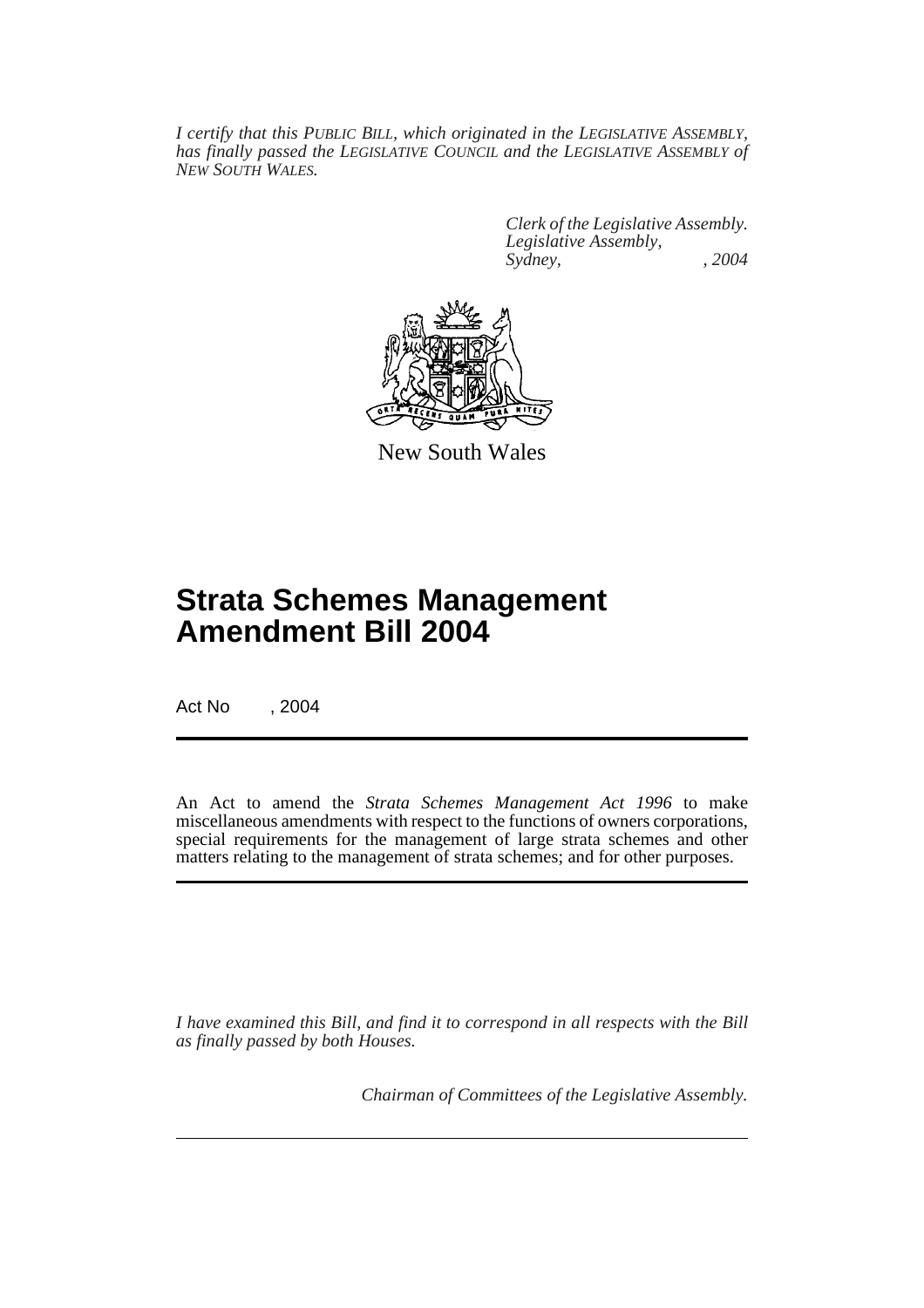### **The Legislature of New South Wales enacts:**

### **1 Name of Act**

This Act is the *Strata Schemes Management Amendment Act 2004*.

### **2 Commencement**

This Act commences on a day or days to be appointed by proclamation.

## **3 Amendment of Strata Schemes Management Act 1996 No 138**

The *Strata Schemes Management Act 1996* is amended as set out in Schedule 1.

### **4 Amendment of other Act and Regulations**

Each Act and Regulation specified in Schedule 2 is amended as set out in that Schedule.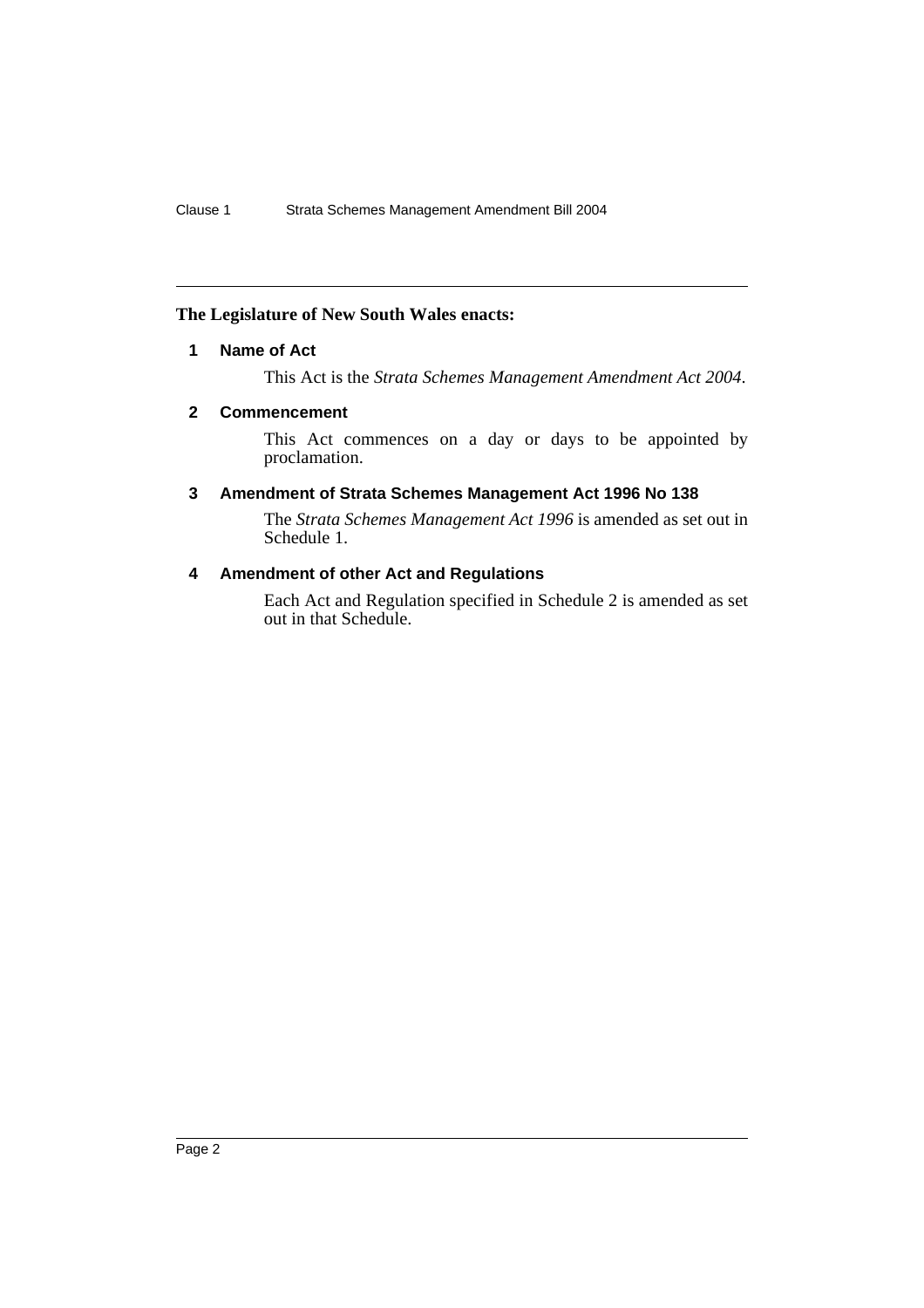Amendment of Strata Schemes Management Act 1996 Schedule 1

# **Schedule 1 Amendment of Strata Schemes Management Act 1996**

(Section 3)

### **[1] Section 21 Executive committee's decisions to be decisions of owners corporation**

Insert ", subject to subsection (4)" after "owners corporation" in section 21 (1).

### **[2] Section 21 (4)**

Insert after section 21 (3):

(4) Despite any other provision of this Act, in the event of a disagreement between the owners corporation and the executive committee, the decision of the owners corporation prevails.

#### **[3] Section 24 Who can exercise functions relating to the finances and accounts of the owners corporation?**

Omit section 24 (d). Insert instead:

(d) a member of CPA Australia, or a member of the Institute of Chartered Accountants in Australia, authorised by the owners corporation to exercise the function, or

### **[4] Section 27 How is a strata managing agent appointed?**

Insert after section 27 (2):

(3) The functions of a strata managing agent of a strata scheme may be transferred to another person by the strata managing agent, but only with the approval of the owners corporation for the strata scheme. A person to whom those functions are transferred is taken to be appointed as a strata managing agent of the strata scheme concerned in accordance with this section.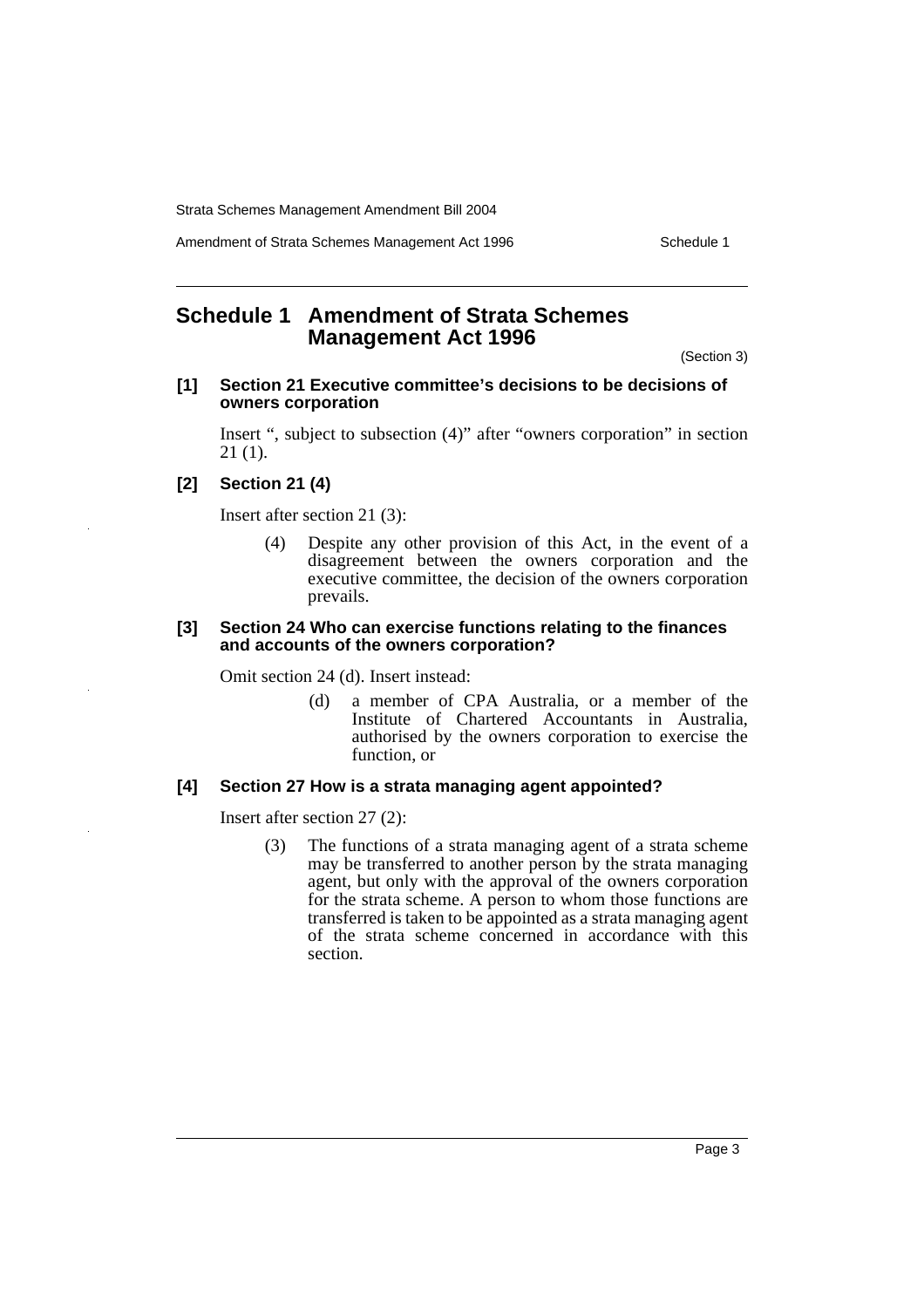Schedule 1 Amendment of Strata Schemes Management Act 1996

### **[5] Section 29A**

Insert after section 29:

### **29A Functions that may only be delegated to member of executive committee or strata managing agent**

- (1) The following functions of an owners corporation, executive committee, chairperson, secretary or treasurer may not be delegated to or conferred on any other person unless the person is a member of the executive committee or a strata managing agent:
	- (a) the preparation of estimates for the purposes of section  $\overline{75}$ ,
	- (b) the levying of contributions,
	- (c) the receiving of, acknowledging of, banking of or accounting for money paid to the owners corporation,
	- (d) having custody of any money paid to the owners corporation or making payments from any such money,
	- (e) the taking out of insurance required or permitted by this Act,
	- (f) the conduct of meetings of the owners corporation and handling of correspondence,
	- (g) the maintenance of records required to be kept under this Act,
	- (h) such other functions as may be prescribed by the regulations.
- (2) This section is subject to sections 24 and 32. **Note.** Section 24 enables some of these functions to be exercised by certain other specified persons.

#### **[6] Section 43 What can by-laws provide for?**

Omit "This section" from section 43 (2).

Insert instead "Subsection (1)".

#### **[7] Section 43 (4)**

Insert after section 43 (3):

(4) A by-law has no force or effect to the extent that it is inconsistent with this or any other Act or law.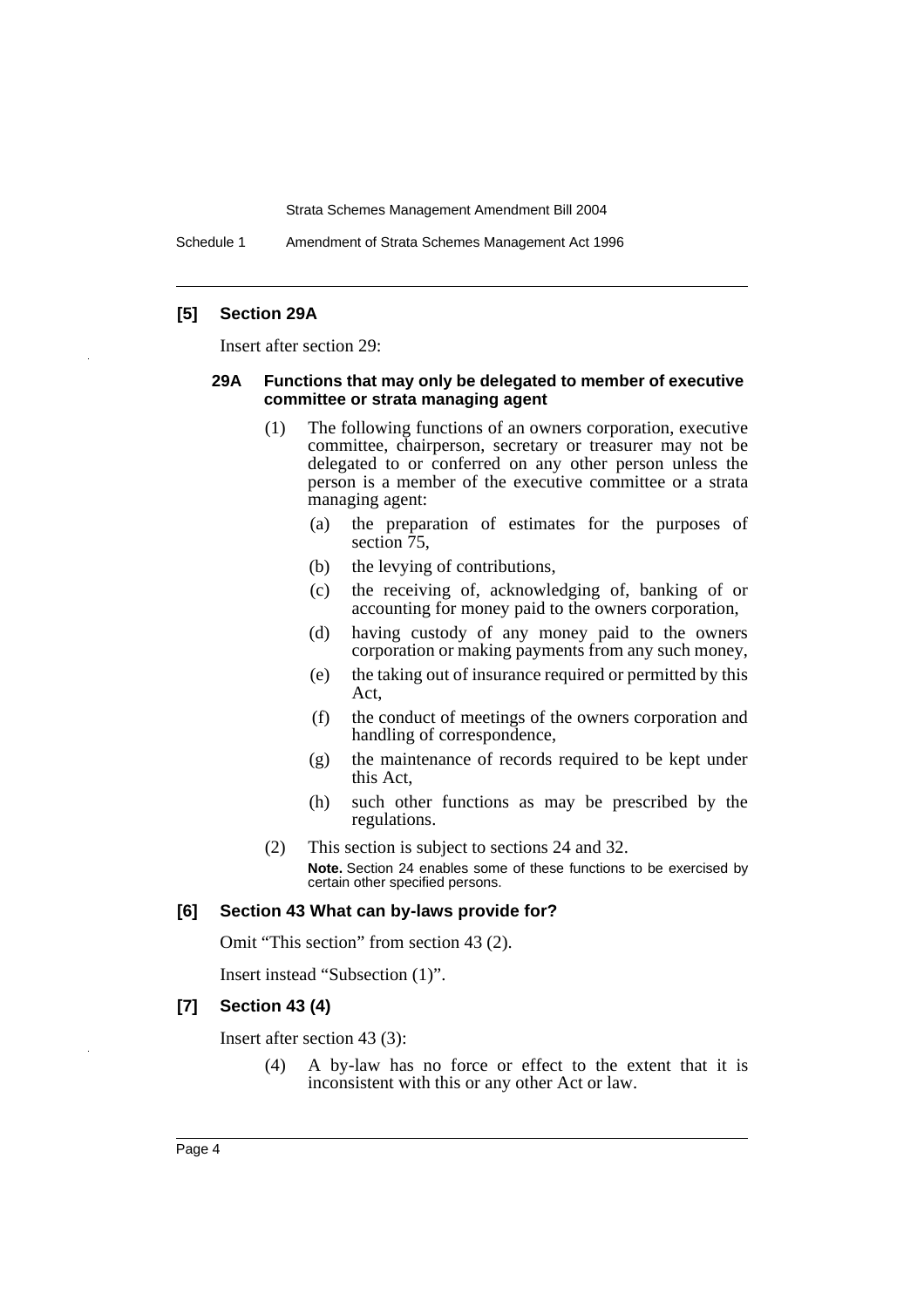Amendment of Strata Schemes Management Act 1996 Schedule 1

#### **[8] Section 45 How can an owners corporation enforce the by-laws?**

Insert at the end of the section (but before the note):

- (2) A notice cannot be issued under this section unless a resolution approving the issue of the notice, or the issue of notices for the type of contravention concerned, has first been passed by the owners corporation or the executive committee of the owners corporation.
- (3) Subsection (2) does not apply to the issue of a notice under this section by a strata managing agent if that function has been delegated to the strata managing agent in accordance with this Act.

#### **[9] Section 51 Application of Division**

Insert "(including, for example, a licence to use the whole or any specified part of the common property in a particular manner or for particular purposes)" after "common property" in section 51 (1) (b).

### **[10] Chapter 3, Part 2, heading and introductory note**

Omit the heading and introductory note. Insert instead:

## **Part 2 Maintenance, repairs, alteration and use of common property and fire safety inspections**

**Introductory note.** This Part sets out the duties of an owners corporation to maintain and repair the property of a strata scheme and to arrange access for fire safety inspections. Certain powers are given to an owners corporation to recover money for work required to be carried out and to enter property to carry out certain necessary work. The Part also deals with certain powers of an owners corporation in relation to alterations or additions to common property and the granting of licences over common property.

#### **[11] Sections 65A–65C**

Insert after section 65:

#### **65A Owners corporation may make or authorise changes to common property**

(1) For the purpose of improving or enhancing the common property, an owners corporation or an owner of a lot may take any of the following action, but only if a special resolution has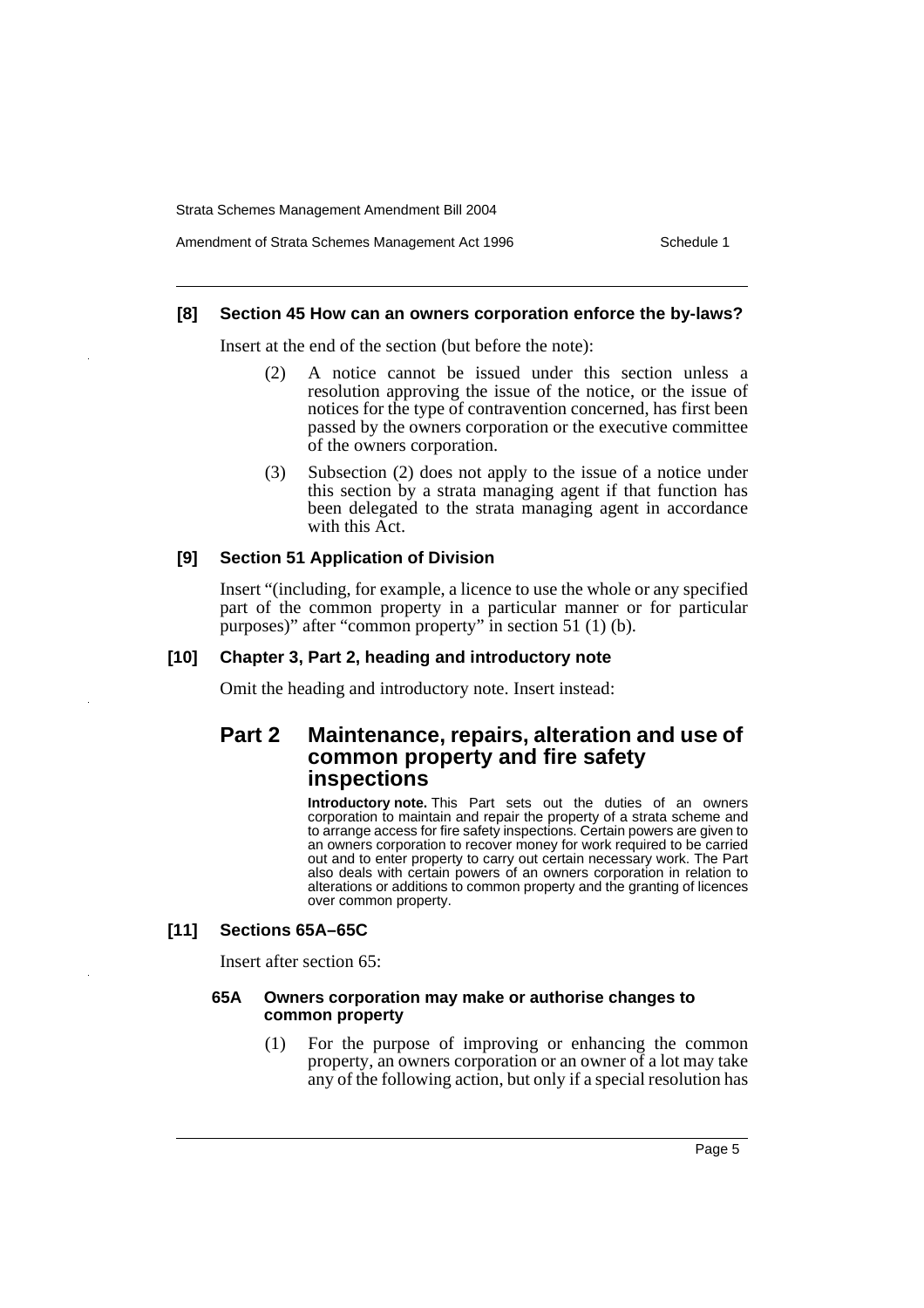Schedule 1 Amendment of Strata Schemes Management Act 1996

first been passed at a general meeting of the owners corporation that specifically authorises the taking of the particular action proposed:

- (a) add to the common property,
- (b) alter the common property,
- (c) erect a new structure on the common property.
- (2) A special resolution that authorises action to be taken under subsection (1) in relation to the common property by an owner of a lot may specify whether the ongoing maintenance of the common property once the action has been taken is the responsibility of the owners corporation or the owner.
- (3) If a special resolution under this section does not specify who has the ongoing maintenance of the common property concerned, the owners corporation has the responsibility for the ongoing maintenance.
- (4) A special resolution under this section that allows an owner of a lot to take action in relation to certain common property and provides that the ongoing maintenance of that common property after the action is taken is the responsibility of the owner has no effect unless:
	- (a) the owners corporation obtains the written consent of the owner to the making of a by-law to provide for the maintenance of the common property by the owner, and
	- (b) the owners corporation makes such a by-law.
- (5) A by-law made for the purposes of this section:
	- (a) may require, for the maintenance of the common property, the payment of money by the owner concerned at specified times or as determined by the owners corporation, and
	- (b) must not be amended or repealed unless a special resolution has first been passed at a general meeting of the owners corporation and the owners corporation has obtained the written consent of the owner concerned.
- (6) The provisions of sections  $52(3)$ ,  $54(2)$  and  $(3)$  and  $55$  apply to a by-law made for the purposes of this section in the same way as those provisions apply to a by-law to which Division 4 of Part 5 of Chapter 2 applies.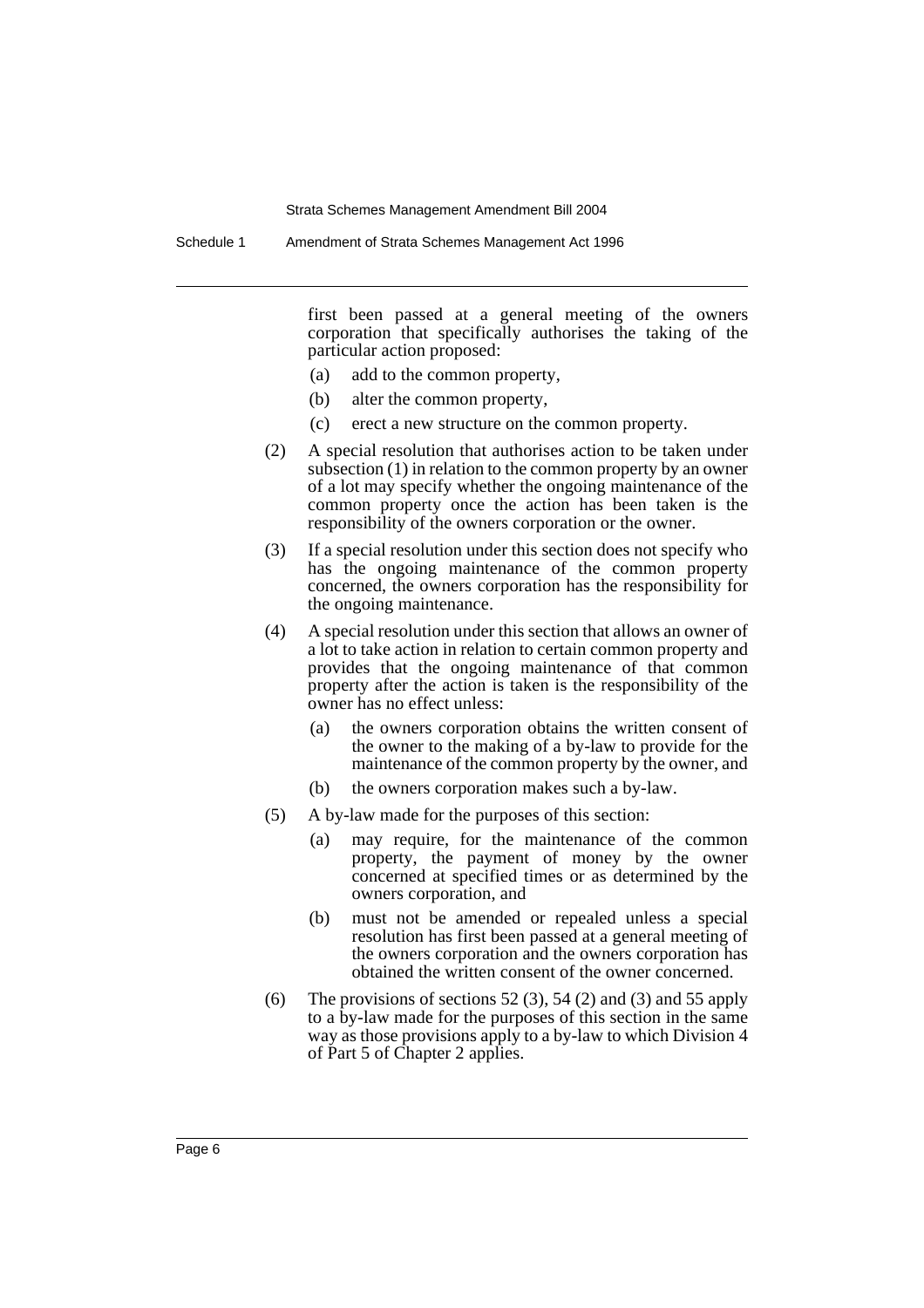Amendment of Strata Schemes Management Act 1996 Schedule 1

### **65B Owners corporation may grant licence to use common property**

- (1) An owners corporation may grant a licence to an owner of a lot to use common property in a particular manner or for particular purposes if the owners corporation has approved the granting of the licence by special resolution passed at a general meeting of the owners corporation.
- (2) A licence may be granted subject to terms and conditions. **Note.** Division 4 of Part 5 of Chapter 2 enables owners corporations to make by-laws granting exclusive use rights and special privileges (including licences) in relation to common property.

#### **65C What are the duties of an owners corporation in relation to fire safety inspections**

- (1) A person authorised to carry out an inspection under the *Environmental Planning and Assessment Act 1979* of a building or premises for purposes relating to fire safety may give a notice in writing to an owners corporation for a strata scheme requiring the owners corporation to ensure that access is provided, within a period or at a time specified in the notice, to the common property of the strata scheme and, if so specified, some or all of the individual lots in the strata scheme.
- (2) An owners corporation must comply with a requirement of a notice given to the owners corporation under this section.

Maximum penalty: 20 penalty units.

- (3) It is a defence to a prosecution for an offence against subsection (2) consisting of a failure to ensure that access is provided to a lot in a strata scheme if the owners corporation establishes that the owner or occupier of the lot refused to allow the access or could not be contacted by the owners corporation.
- (4) For the purposes of the *Environmental Planning and Assessment Act 1979*, access to a building or premises or part of a building or premises given to a person in accordance with this section, or in accordance with an order of an Adjudicator made under section 145 for the purposes of this section, is taken to be a permission given to that person by the occupier of the building, premises or part to enter the premises and carry out the inspection concerned.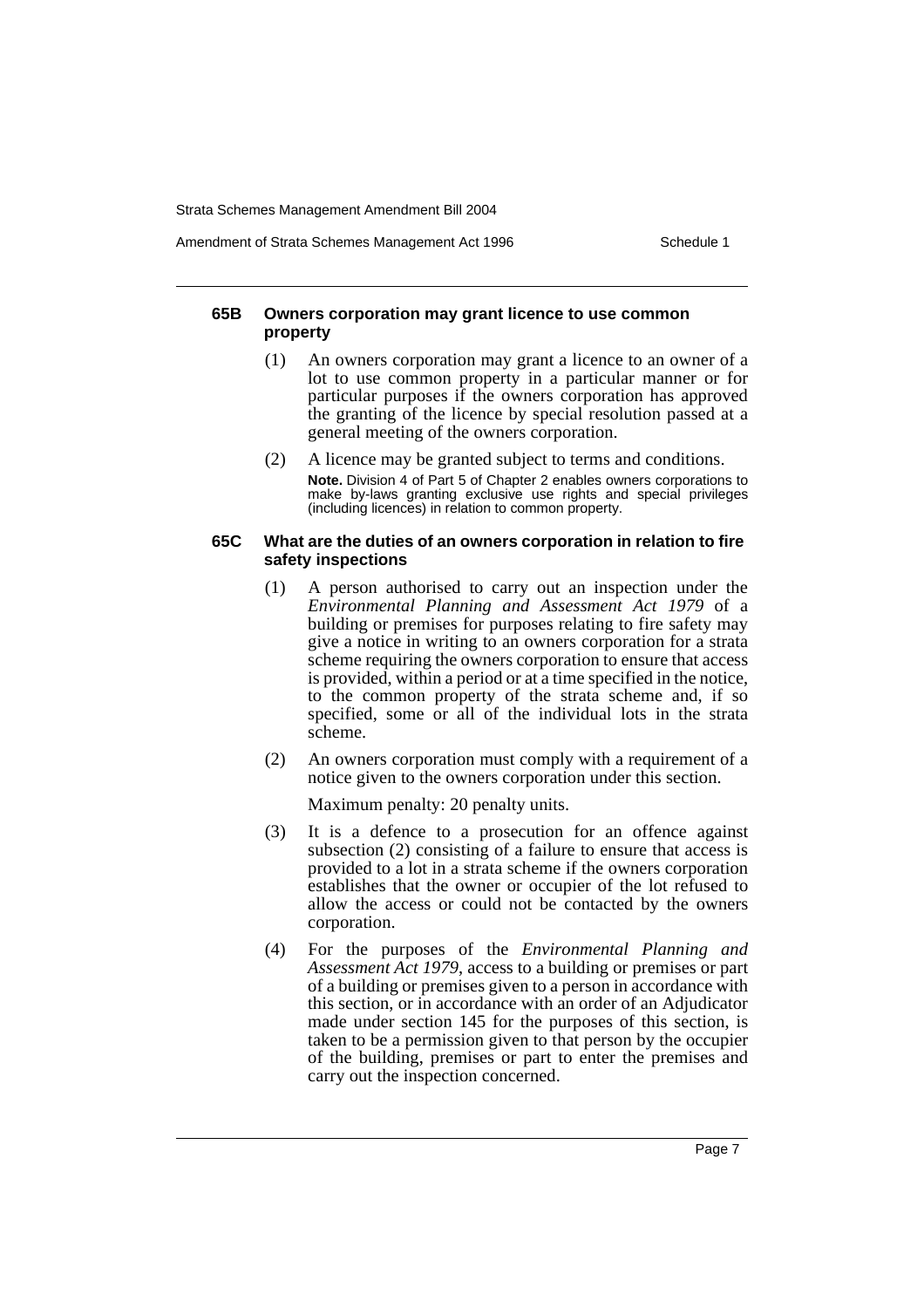Schedule 1 Amendment of Strata Schemes Management Act 1996

#### **[12] Section 72 Distribution of surplus money in administrative fund or sinking fund**

Omit "An order" from section 72 (4).

Insert instead "An application for an order".

#### **[13] Section 75 Estimates to be prepared of contributions to administrative and sinking funds**

Insert after section 75 (3):

- (4) In estimating amounts to be credited to the sinking fund, an owners corporation that is required to prepare a plan under section 75A is to take into account anticipated major expenditure identified in the plan for the 10-year period to which the plan relates.
- (5) An owners corporation of a large strata scheme must include in the estimates prepared under this section at an annual general meeting specific amounts in relation to each item or matter on which the owners corporation intends to expend money, or on which the owners corporation is aware money will be likely to be expended, in the period until the next annual general meeting.

#### **[14] Section 75A**

Insert after section 75:

#### **75A Owners corporation to prepare 10-year sinking fund plans**

- (1) This section applies to owners corporations established on or after the commencement of this section.
- (2) An owners corporation to which this section applies is to prepare a plan of anticipated major expenditure to be met from the sinking fund over the 10-year period commencing on the first annual general meeting of the owners corporation.
- (3) The initial plan is to be finalised by the end of the second annual general meeting of the owners corporation.
- (4) The plan is to be reviewed and (if necessary) adjusted no later than at the fifth annual general meeting of the owners corporation.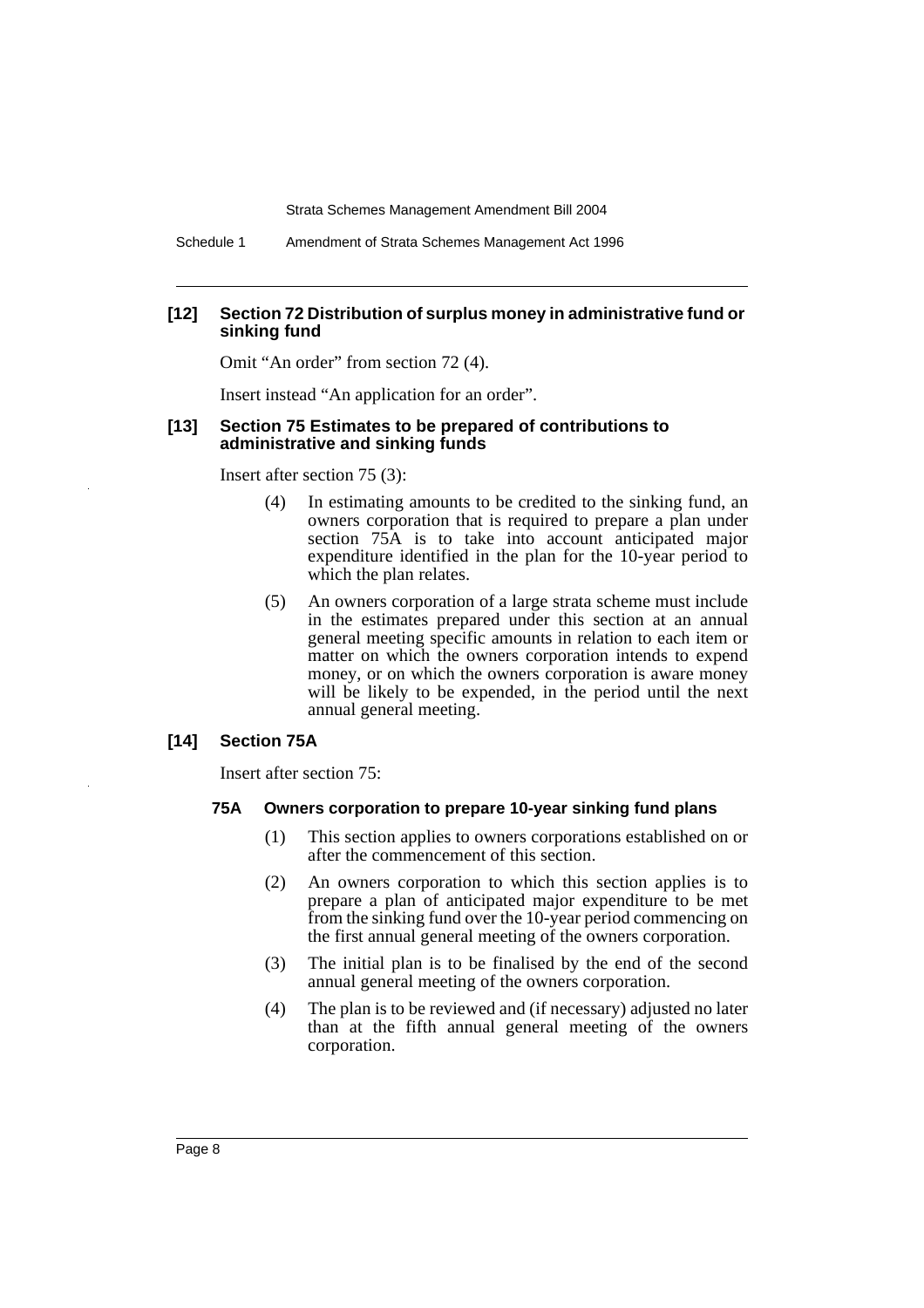Amendment of Strata Schemes Management Act 1996 Schedule 1

- (5) An owners corporation to which this section applies is to prepare a plan as referred to in subsection (2) for each 10-year period following the period referred to in that subsection and is to finalise and review the plan in accordance with the requirements of subsections  $(3)$  and  $(4)$  at the corresponding annual general meetings in the relevant 10-year period.
- (6) An owners corporation may engage expert assistance in the preparation of a plan under this section.
- (7) The regulations may extend the operation of this section to all owners corporations or to such classes of owners corporations established before the commencement of this section as are specified in the regulations.
- (8) A regulation referred to in subsection (7) may make necessary modifications to the application of any provision of this section to an owners corporation established before the commencement of this section.

### **[15] Chapter 3, Part 3, Division 3**

Insert after section 80:

### **Division 3 Restrictions on spending**

#### **80A Limit on spending by executive committees of large strata schemes**

- (1) If a specific amount has been determined as referred to in section 75 (5) for expenditure on any item or matter, the executive committee of the owners corporation concerned must not, in the period until the annual general meeting next occurring after the determination was made, spend on the item or matter an amount greater than that determined amount for expenditure on the item or matter plus 10 per cent.
- (2) The owners corporation of a large strata scheme may by resolution at a general meeting remove the limitation imposed by subsection (1) generally or in relation to any particular item or matter.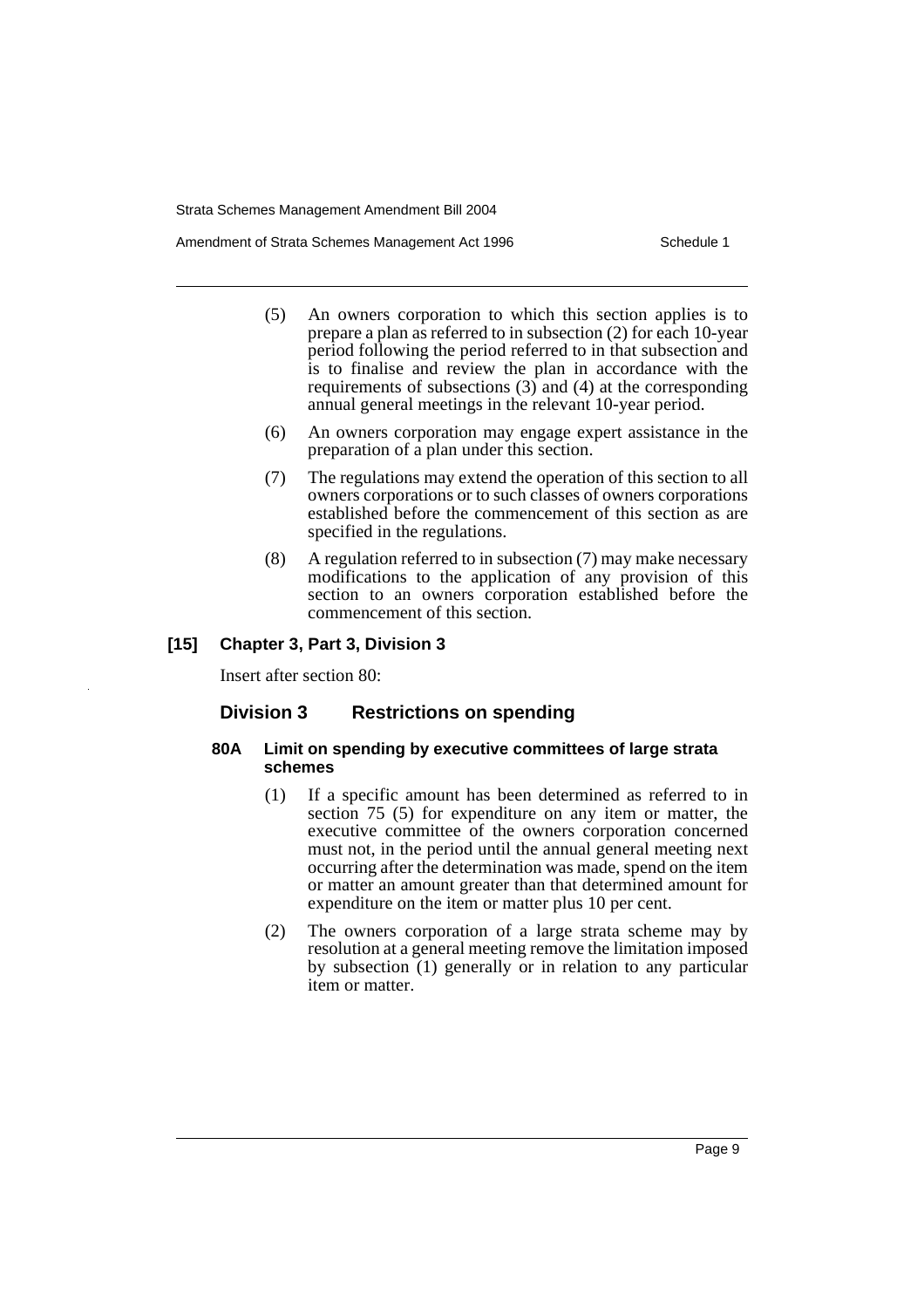Schedule 1 Amendment of Strata Schemes Management Act 1996

### **80B Quotations to be obtained for certain items of expenditure by large strata schemes**

An owners corporation of a large strata scheme must obtain at least 2 quotations in relation to proposed expenditure in respect of any one item or matter if the proposed expenditure will exceed an amount prescribed by the regulations for the purposes of this section.

#### **80C Exceptions in relation to emergencies**

Sections 80A (1) and 80B do not apply to expenditure undertaken for emergency purposes, including, for example, expenditure to remedy any of the following:

- (a) burst or blocked water or sewerage pipes,
- (b) serious damage caused by fire or by storm or any other natural disaster,
- (c) unexpected electrical or security system failure,
- (d) glass breakages that affect the security of any building in the strata scheme or could result in damage to the inside of any such building.

### **80D Legal action to be approved by general meeting**

- (1) An owners corporation or executive committee of an owners corporation must not seek legal advice or the provision of any other legal services, or initiate legal action, for which any payment may be required unless a resolution is passed at a general meeting of the owners corporation approving the seeking of the advice or services or the taking of that action.
- (2) The regulations may make provision for or with respect to exempting any type of legal service or legal action from the operation of this section.

### **[16] Section 87 What other insurance must an owners corporation take out?**

Omit "must be taken out with an approved insurer and" from section 87 (2).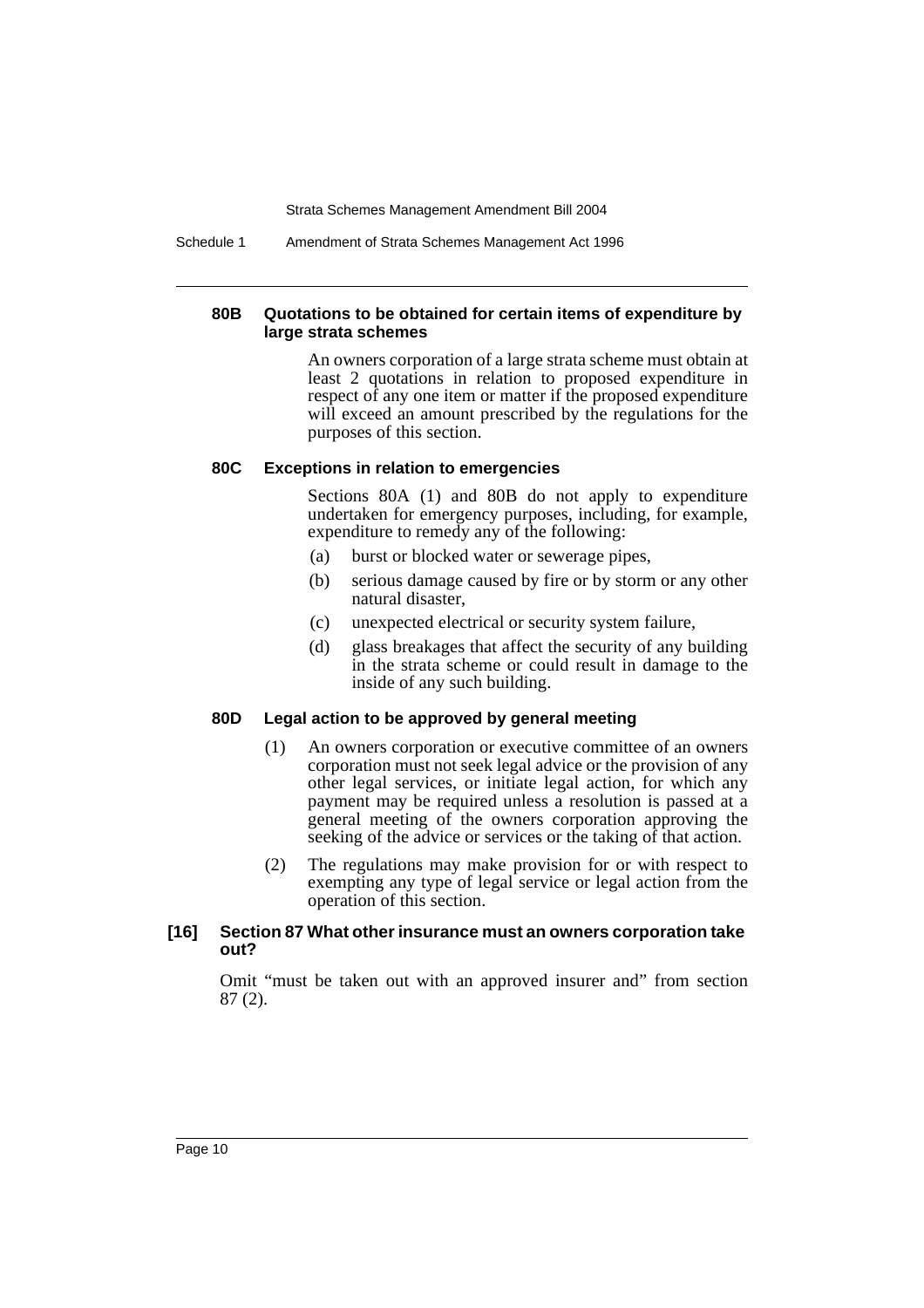### **[17] Section 88A**

Insert after section 88:

#### **88A Insurance must be taken out with approved insurer**

Any insurance that is taken out in accordance with this Division must be taken out with an approved insurer.

#### **[18] Section 104 Certain records to be retained for prescribed period**

Omit "the period".

Insert instead "5 years or such other period as may be".

#### **[19] Section 107**

Omit the section. Insert instead:

### **107 Auditing of accounts and financial statements**

- (1) An owners corporation may determine that the accounts and financial statements of the owners corporation are to be audited.
- (2) However, the owners corporation of a large strata scheme must ensure that the accounts and financial statements of the owners corporation are audited before presentation to the annual general meeting.
- (3) Any auditing of the accounts and financial statements of an owners corporation under this section must be carried out in accordance with the Australian Auditing Standards, unless the strata scheme concerned comprises not more than 2 lots.

#### **[20] Section 108 Inspection of records of owners corporation**

Omit "in writing" from section 108 (1).

### **[21] Section 109 Certificate by owners corporation as to financial and other matters relating to lot**

Omit "in writing" from section 109 (1).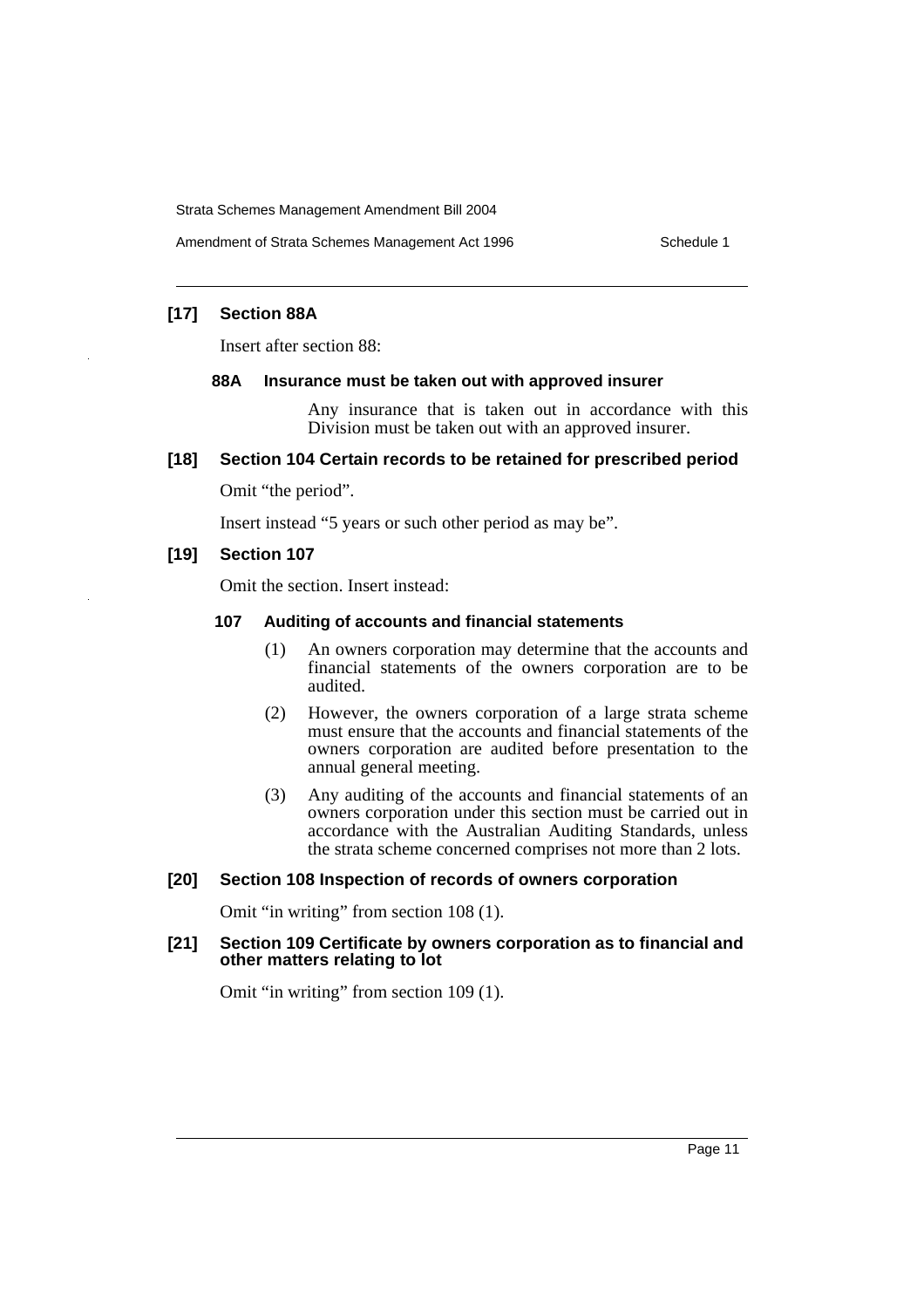Schedule 1 Amendment of Strata Schemes Management Act 1996

### **[22] Section 115A**

Insert after section 115:

### **115A Owners corporation to give information on contributions payable**

An owners corporation of a strata scheme for a retirement village (within the meaning of the *Retirement Villages Act 1999*) must, if requested by the operator of the retirement village, give a statement in writing specifying the amount of current contributions levied on a particular lot in the strata scheme.

#### **[23] Section 123 What action can be taken if there is a dispute, complaint or problem concerning a strata scheme?**

Insert at the end of the section:

(2) The regulations may make provision for or with respect to excluding a particular class or classes of strata schemes from any or all of the provisions of this Chapter.

#### **[24] Section 125 Registrar to be satisfied that mediation has been attempted before accepting application**

Omit section 125 (1) and (2). Insert instead:

- (1) The Registrar must not accept an application for an order under this Chapter unless:
	- (a) mediation under Part 2 or otherwise has been attempted but was unsuccessful, or
	- (b) the Registrar considers that mediation is unnecessary or inappropriate in the circumstances, or
	- (c) the application is for any of the following:
		- (i) an order under section 162 for the appointment of a strata managing agent,
		- (ii) an interim order under section 170 or stay of the operation of an order under section 180,
		- (iii) a variation or revocation of an order under section 171 (2), 190 or 191,
		- (iv) an order under section 182 (authorising certain acts during initial period),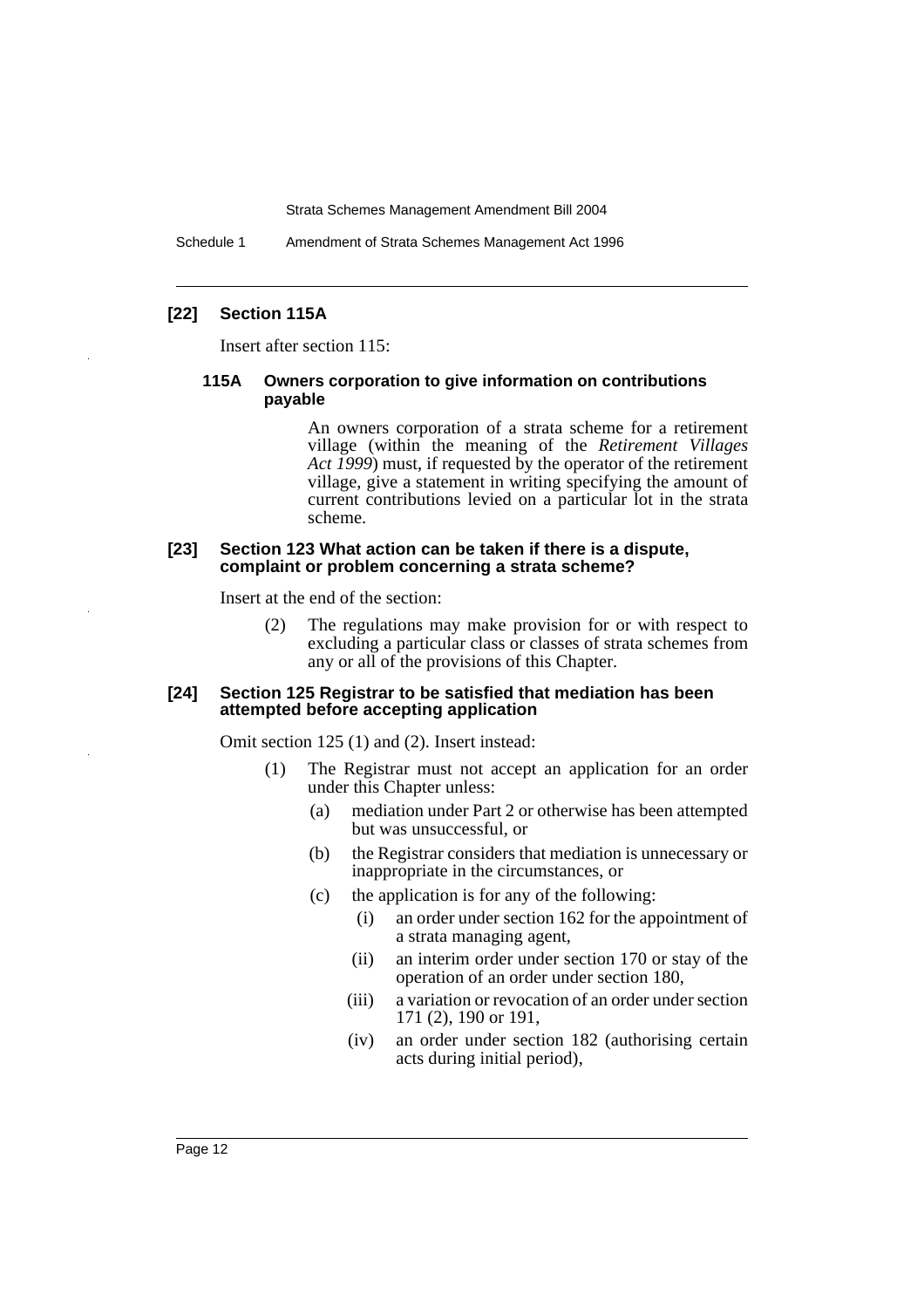Amendment of Strata Schemes Management Act 1996 Schedule 1

- (v) an order for allocation of unit entitlements under section 183,
- (vi) an order under Part 6.

#### **[25] Section 131 Agreements and arrangements arising from mediation sessions**

Insert after section 131 (2):

- (2A) Without limiting subsection (1), an Adjudicator may make an order under that subsection that gives effect to the terms of a written agreement signed during a mediation session by persons who were parties to the mediation.
- (2B) A mediator may request the Registrar to refer a matter to an Adjudicator for the making of an order under this section, but only with the consent of the parties to the mediation.

### **[26] Section 138 General power of Adjudicator to make orders to settle disputes or rectify complaints**

Insert ", 65A or 65B" after "62 (3)" in section 138 (3) (c).

#### **[27] Section 145 Order for entry to lot**

Omit section 145 (1). Insert instead:

- (1) An Adjudicator may make an order requiring the occupier of a lot or part of a lot to allow access to the lot for any of the following purposes:
	- (a) to enable the owners corporation to carry out any work referred to in section  $6\overline{5}$  (1) or to determine whether such work needs to be carried out,
	- (b) to enable an inspection referred to in section 65C to be carried out.

#### **[28] Section 162 Order appointing strata managing agent to exercise certain functions**

Omit section 162 (3). Insert instead:

### (3) **Order may be made without application in certain circumstances**

An Adjudicator may make an order under this section, without an application having been made for the order, but only if satisfied that the management structure of a strata scheme the subject of an application under this Chapter is not functioning or is not functioning satisfactorily.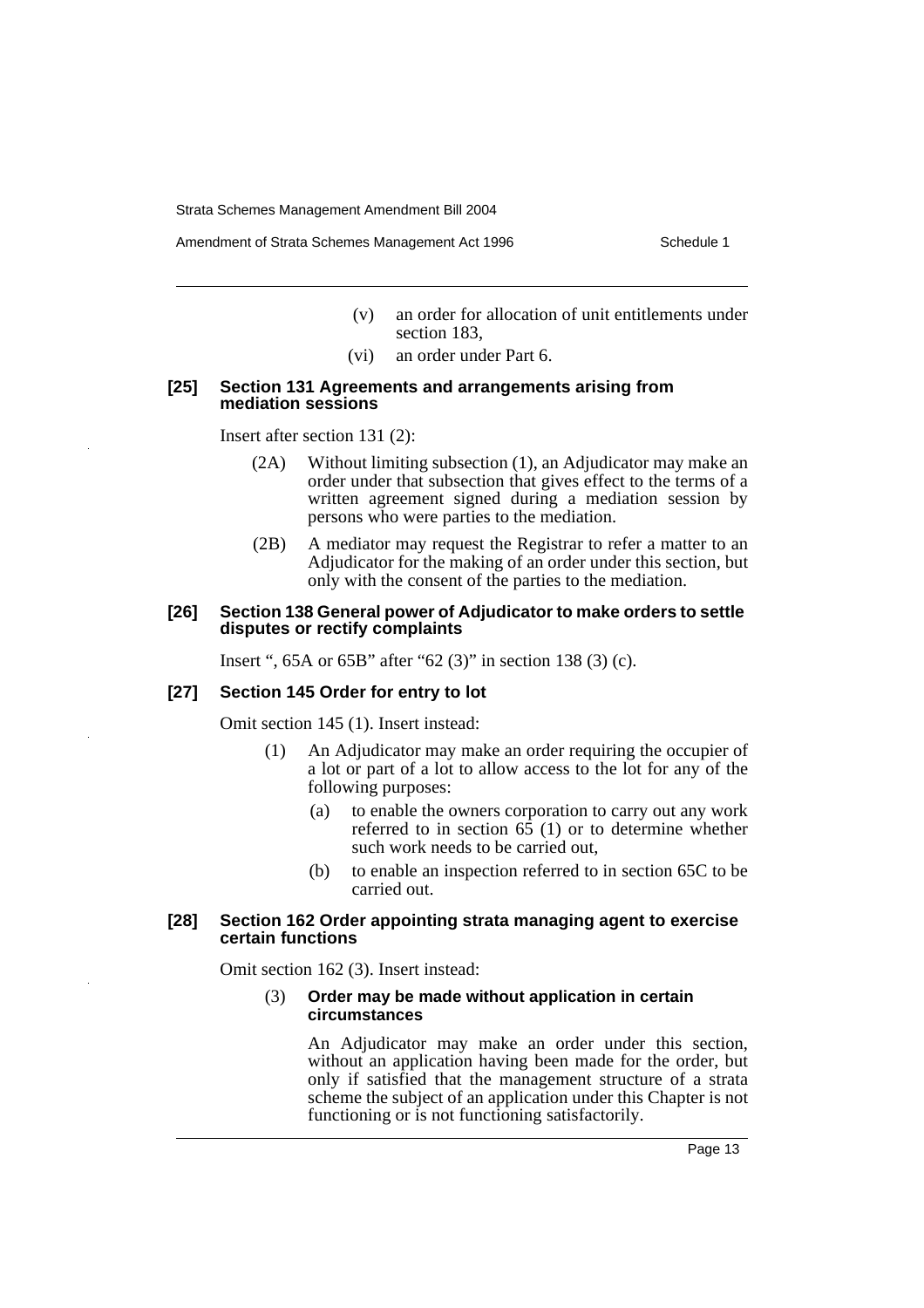Schedule 1 Amendment of Strata Schemes Management Act 1996

#### (3A) **Order may be made on application in certain circumstances**

An Adjudicator may make an order under this section, on application, but only if satisfied that:

- (a) the management structure of a strata scheme the subject of an application under this Chapter is not functioning or is not functioning satisfactorily, or
- (b) an owners corporation has failed to comply with a requirement imposed on the owners corporation by an order made under this Act, or
- (c) an owners corporation has failed to perform one or more of its duties, or
- (d) an owners corporation owes a judgment debt.

### **[29] Section 162 (4) (b)**

Omit section 162 (4) (b) and (c). Insert instead:

(b) have given consent in writing to the appointment, which consent, in the case of a strata managing agent that is a corporation, may be given by the chief executive officer of the corporation.

### **[30] Section 163 Dismissal of application on certain grounds**

Omit section 163 (1).

### **[31] Section 163 (2)**

Insert "for an order under this Part" after "application" where firstly occurring.

### **[32] Section 171 Variation or revocation of order by Adjudicator**

Insert ", whether or not on application," after "varying an order" in section 171 (2).

### **[33] Section 171 (3)**

Insert after section 171 (2):

- (3) An application under this section may be made by any of the following persons:
	- (a) the owners corporation,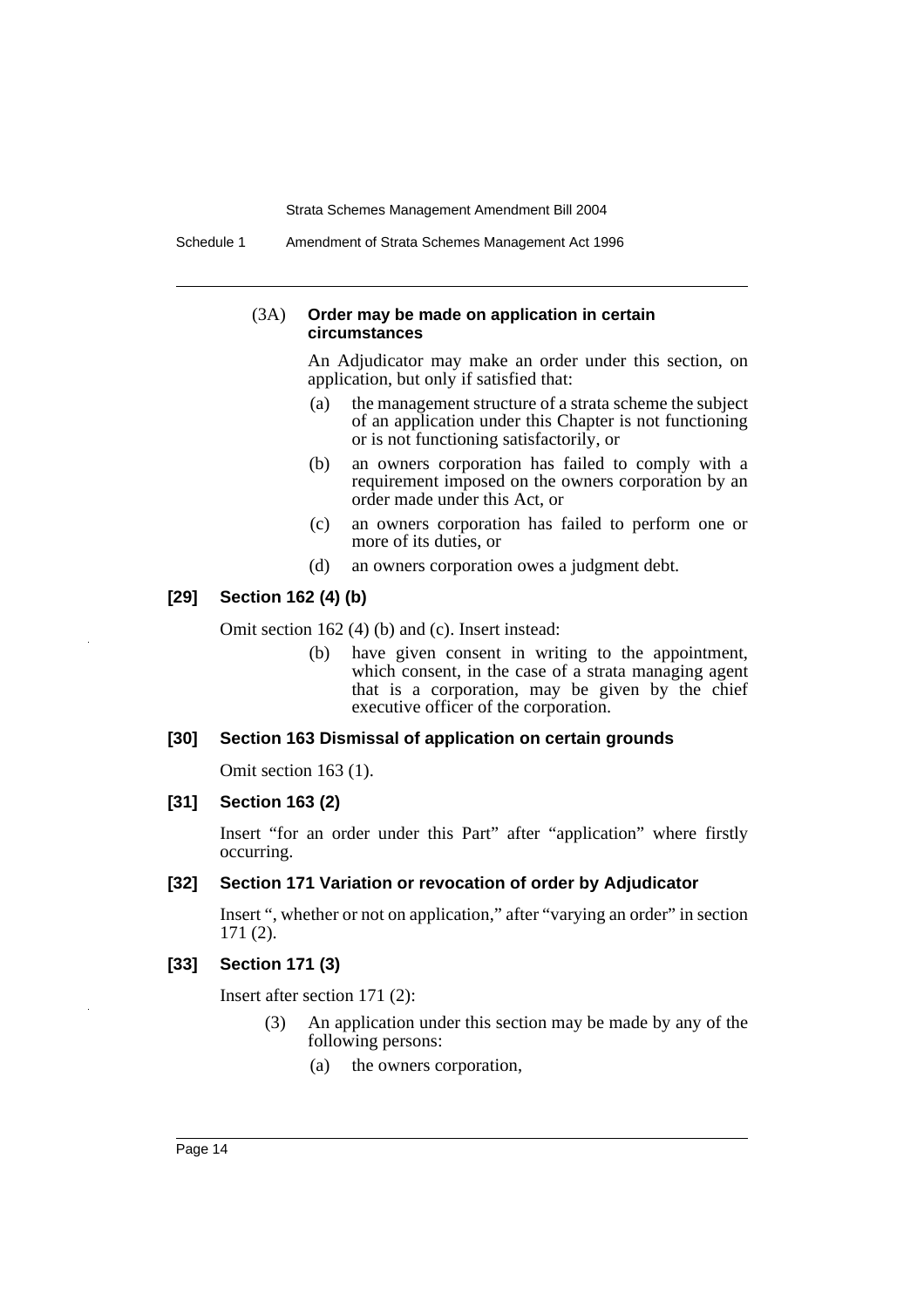- (b) the lessor of a leasehold strata scheme,
- (c) the applicant for the original order,
- (d) any person who made a written submission on the application for the original order,
- (e) any other person who is required by the original order to do or refrain from doing a specified act.

#### **[34] Section 183B**

Insert after section 183A:

#### **183B Orders for appointment of strata managing agent**

#### (1) **Order appointing strata managing agent to exercise functions of owners corporation**

The Tribunal may, on its own motion, make an order appointing a person as a strata managing agent:

- (a) to exercise all the functions of an owners corporation, or
- (b) to exercise specified functions of an owners corporation, or
- (c) to exercise all the functions other than specified functions of an owners corporation.

### (2) **Order may confer other functions on strata managing agent**

The Tribunal may also order, when appointing a strata managing agent under this section, that the strata managing agent is to have and may exercise:

- (a) all the functions of the chairperson, secretary, treasurer or executive committee of the owners corporation, or
- (b) specified functions of the chairperson, secretary, treasurer or executive committee of the owners corporation, or
- (c) all the functions of the chairperson, secretary, treasurer or executive committee of the owners corporation other than specified functions.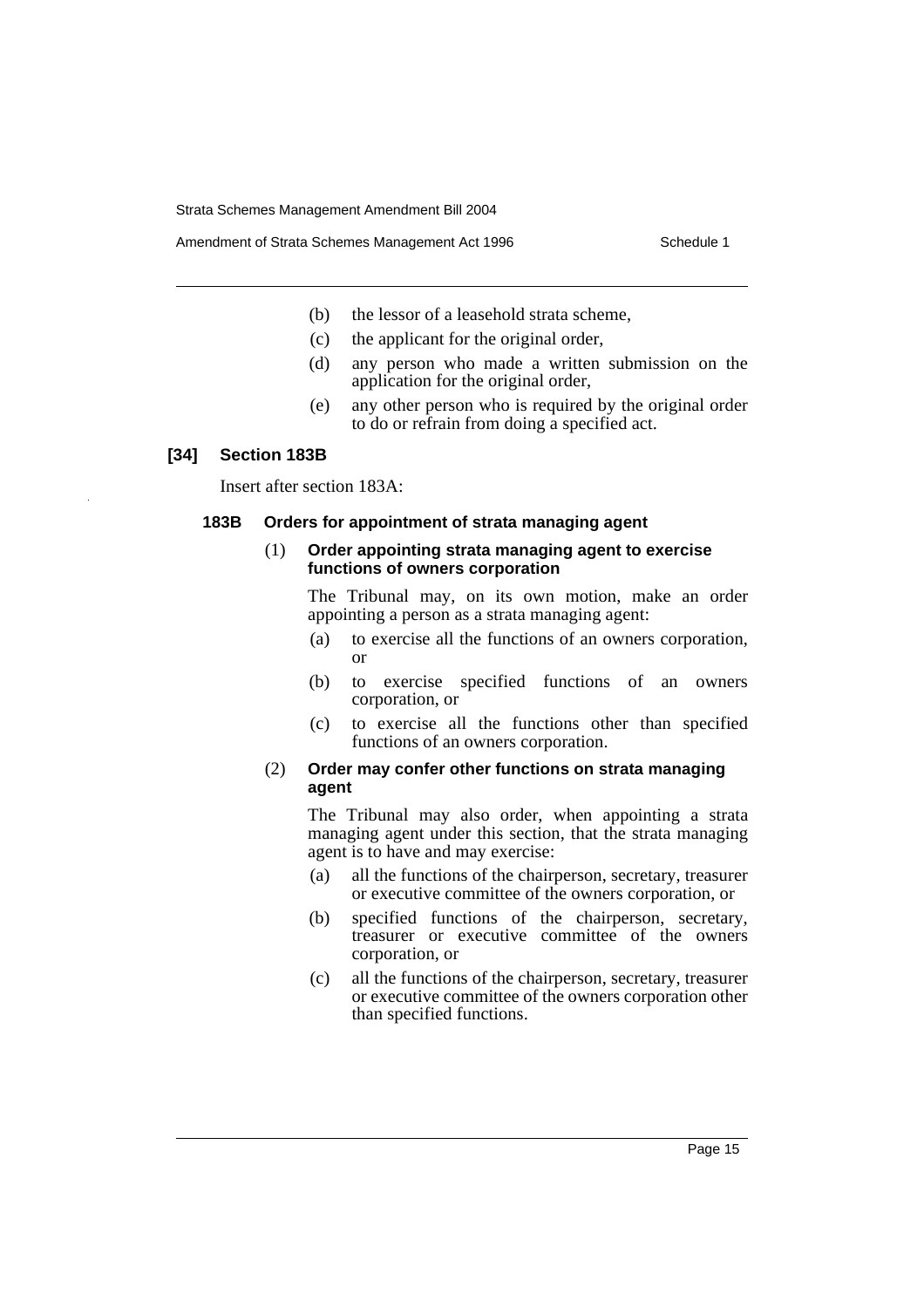Schedule 1 Amendment of Strata Schemes Management Act 1996

### (3) **Circumstances in which order may be made**

The Tribunal may make an order under this section only if satisfied that the management structure of a strata scheme the subject of an application under this Chapter or an appeal to the Tribunal is not functioning or is not functioning satisfactorily.

#### (4) **Qualifications of person appointed**

A person appointed as a strata managing agent under this section must:

- (a) hold a strata managing agent's licence issued under the *Property, Stock and Business Agents Act 2002*, and
- (b) have consented in writing to the appointment, which consent, in the case of a strata managing agent that is a corporation, may be given by the chief executive officer of the corporation.

#### (5) **Terms and conditions of appointment**

A strata managing agent may be appointed under this section on such terms and conditions (including terms and conditions relating to remuneration by the owners corporation and the duration of appointment) as may be specified in the order making the appointment.

### (6) **Revocation of certain appointments**

An order under this section may be revoked or varied on the application of any of the following persons and, unless sooner revoked, ceases to have effect at the expiration of such period after its making (not exceeding 12 months) as is specified in the order:

- (a) a person who obtained an order under this Act that imposed a duty on the owners corporation or on its executive committee, chairperson, secretary or treasurer and that has not been complied with,
- (b) a person having an estate or interest in a lot in the strata scheme concerned or, in the case of a leasehold strata scheme, in a lease of a lot in the scheme,
- (c) the authority having the benefit of a positive covenant that imposes a duty on the owners corporation,
- (d) a judgment creditor to whom the owners corporation owes a judgment debt.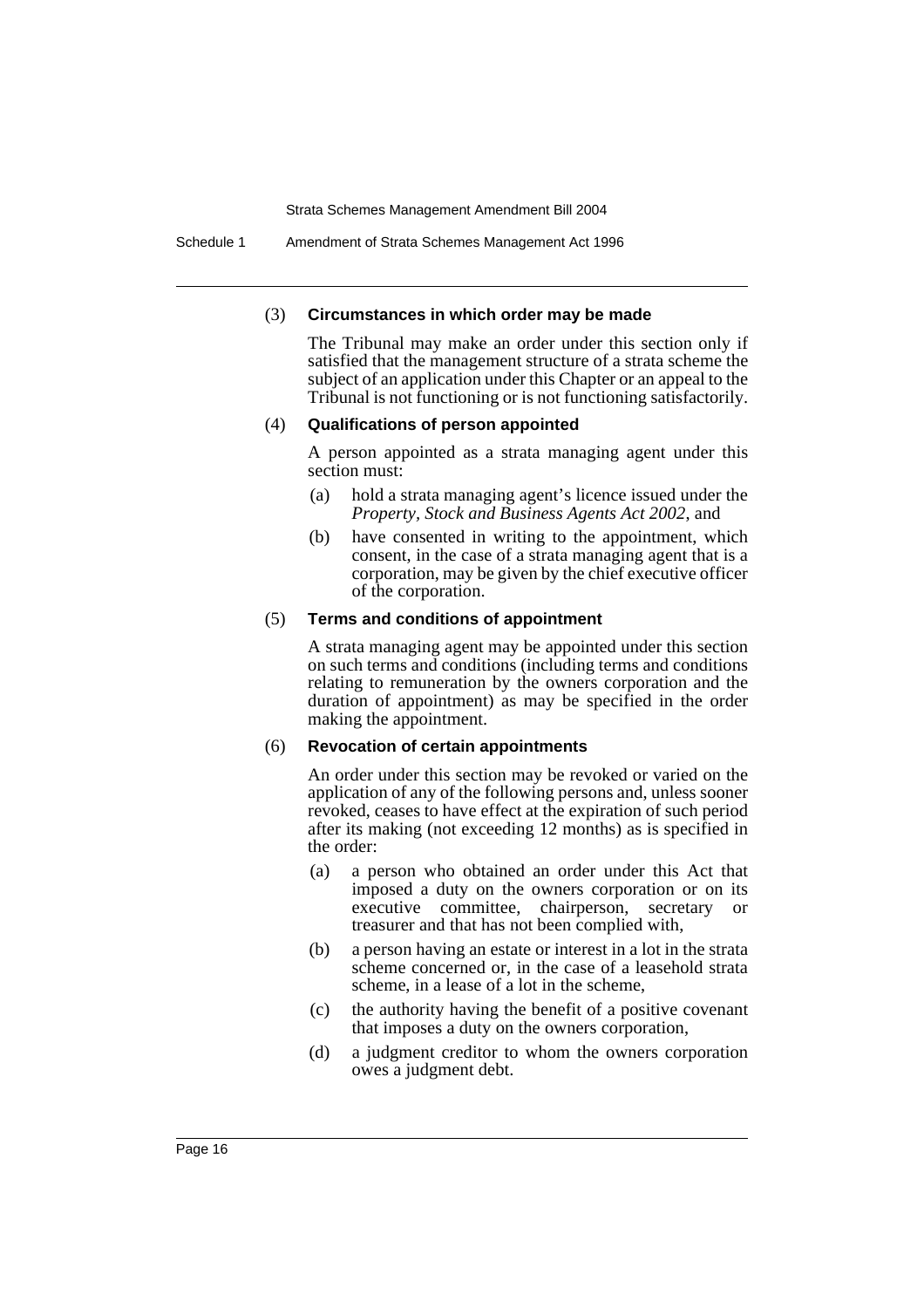Amendment of Strata Schemes Management Act 1996 Schedule 1

### **[35] Section 185 Dismissal of application on certain grounds**

Omit section 185 (1).

### **[36] Section 185 (2)**

Insert "for an order under this Part" after "application" where firstly occurring.

#### **[37] Section 190 Tribunal may vary order to correct error, for clarification or to extend time limit**

Insert ", whether or not on application," after "vary an order".

### **[38] Section 190 (2)**

Insert at the end of section 190:

- (2) An application under this section may be made by any of the following persons:
	- (a) the owners corporation,
	- (b) the lessor of a leasehold strata scheme,
	- (c) the applicant for the original order,
	- (d) any person who made a written submission on the application for the original order,
	- (e) any other person who is required by the original order to do or refrain from doing a specified act.

### **[39] Chapter 7, Part 1A**

Insert after section 230:

## **Part 1A Legal costs**

### **230A Disclosure of matters relating to legal costs**

If a disclosure under Division 2 of Part 11 of the *Legal Profession Act 1987* is made to an owners corporation in respect of the costs of legal services to be provided to the owners corporation, the owners corporation must give a copy of the disclosure to each owner and executive committee member within 7 days of the disclosure being made.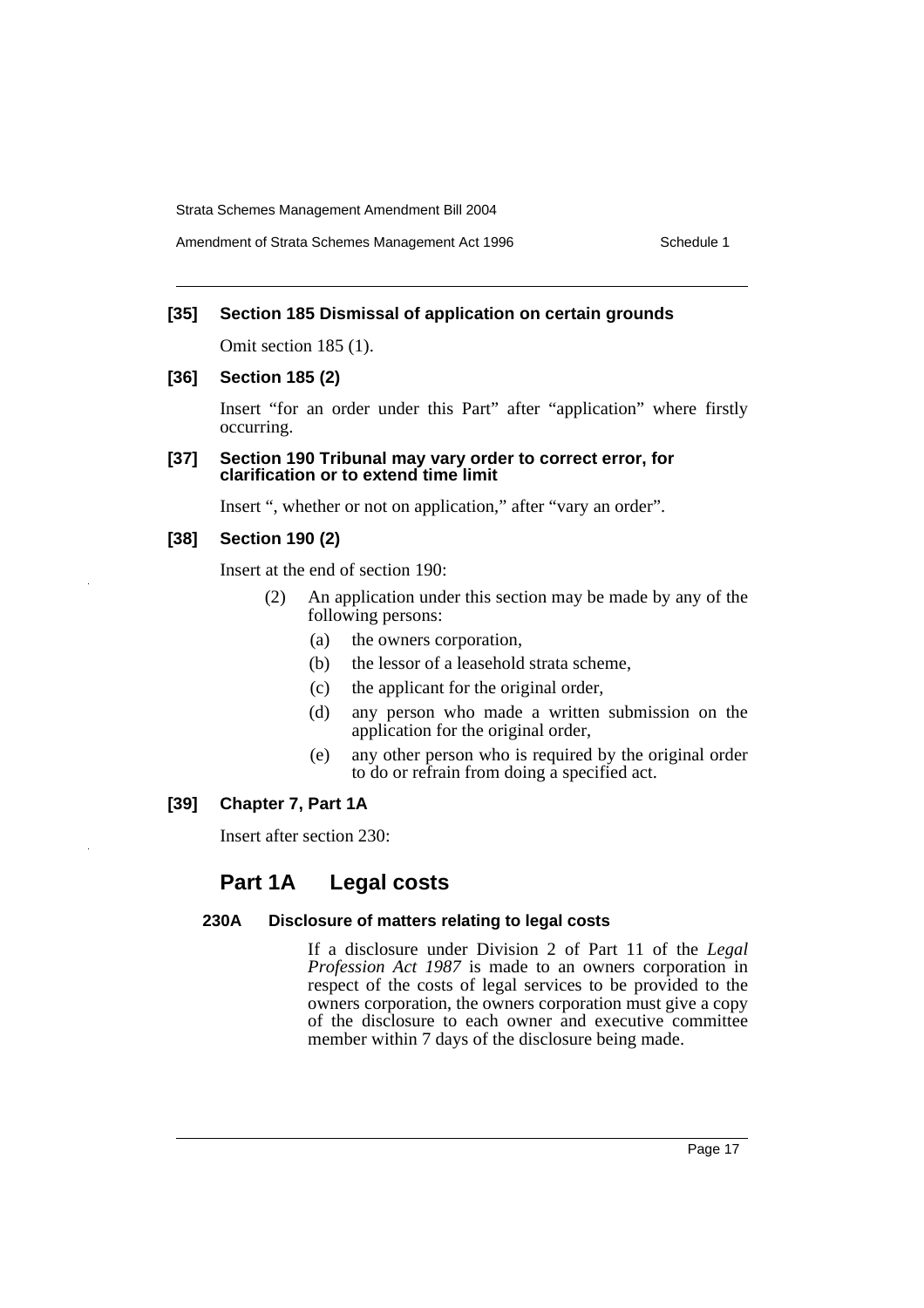Schedule 1 Amendment of Strata Schemes Management Act 1996

### **[40] Section 246 Regulations**

Insert after section 246 (2) (f):

- (g) the procedure for meetings of the owners corporation of a large strata scheme,
- (h) the delegation of functions of the owners corporation of a large strata scheme,
- (i) the decisions or classes of decisions that may or may not be made by the executive committee of a large strata scheme,
- (j) the functions of office holders of an owners corporation of a large strata scheme,
- (k) the management of the administrative fund or sinking fund of the owners corporation of a large strata scheme,
- (l) requiring information and other matters to be brought to the attention of owners and executive committee members in respect of the provision of legal services to an owners corporation.

#### **[41] Schedule 2 Meetings and procedure of owners corporation**

Insert after clause 3 (b):

(b1) in the case of an owners corporation to which section 75A applies, to discuss the preparation of the plan required by that section,

### **[42] Schedule 2, clause 3 (f1)**

Insert after clause 3 (f):

(f1) to decide whether a caretaker should be appointed under section 40A and, if a caretaker is to be appointed, what functions the caretaker should exercise,

### **[43] Schedule 2, clause 4 (1) (a)**

Insert "or lessor" after "owner".

#### **[44] Schedule 2, clause 4 (1) (a1)**

Insert after clause 4 (1) (a):

(a1) without limiting paragraph (a), all development consents, complying development certificates and related endorsed plans, "as built" drawings, compliance certificates (within the meaning of the *Environmental*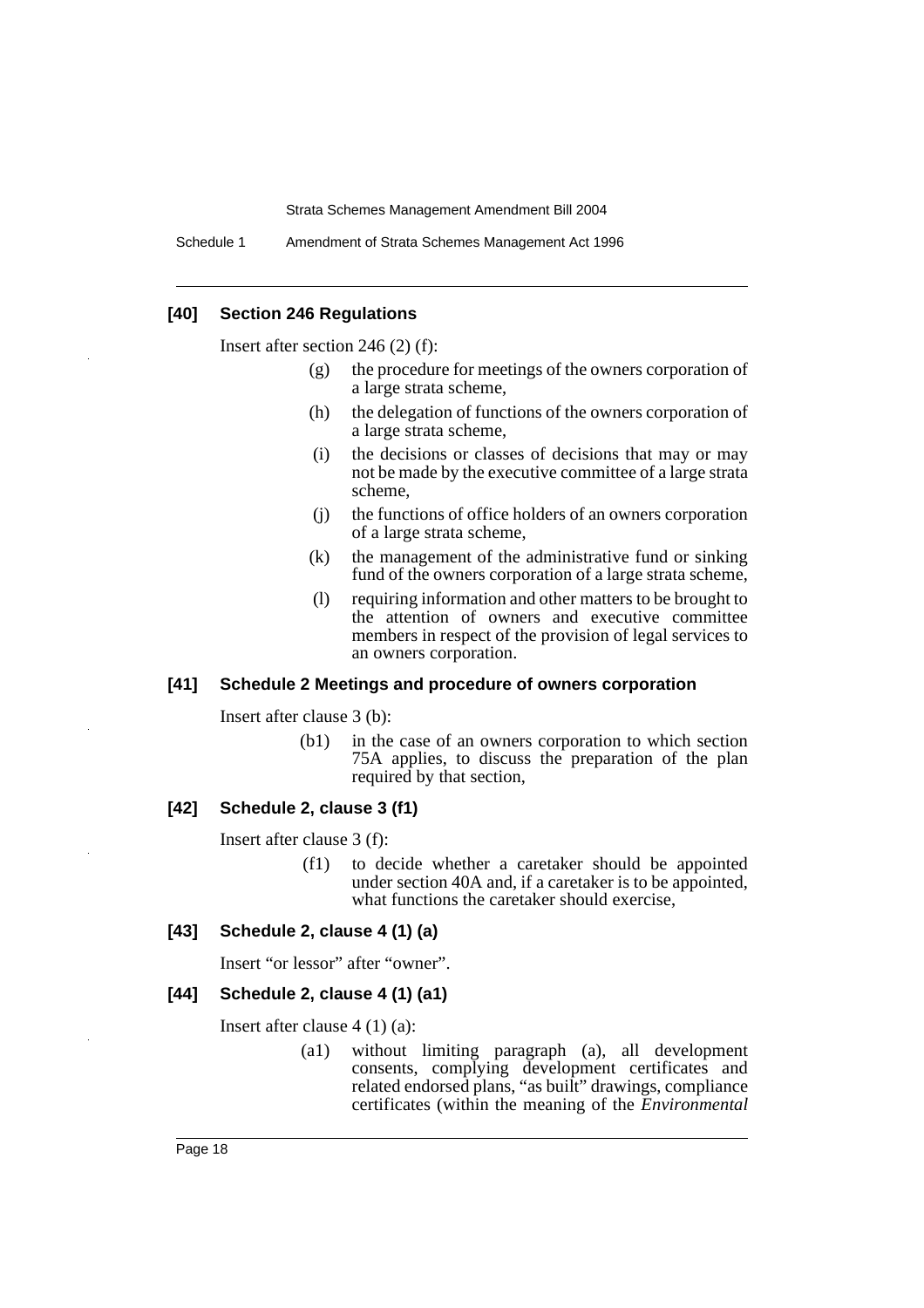Amendment of Strata Schemes Management Act 1996 Schedule 1

*Planning and Assessment Act 1979*), fire safety certificates and warranties obtained or received by the owner or lessor and relating to the parcel or any building, plant or equipment on the parcel,

### **[45] Schedule 2, clause 4 (1) (d)**

Insert after clause 4 (1) (c):

(d) any other document or item relating to the parcel or any building, plant or equipment on the parcel that is prescribed by the regulations for the purposes of this subclause.

### **[46] Schedule 2, clause 4 (1)**

Omit "10 penalty units". Insert instead "100 penalty units".

### **[47] Schedule 2, clause 11 (3)**

Omit the subclause. Insert instead:

### (3) **Proxy to be given to secretary of owners corporation**

The instrument is ineffective unless it contains the date on which it was made and it is given to the secretary of the owners corporation:

- (a) in the case of a large strata scheme—at least 24 hours before the first meeting in relation to which the instrument is to operate, or
- (b) in any other case—at or before the first meeting in relation to which the instrument is to operate.

### **[48] Schedule 2, clause 32 (2)**

Insert "or relates to insurance, budgeting or the fixing of a levy that will require expenditure above the prescribed amount referred to in the definition of *priority vote* in clause 7 (1)" after "the owners corporation".

#### **[49] Schedule 2, clause 34**

Insert at the end of clause 34 (f):

, and

(g) include a form of motion to decide if any matter or type of matter is to be determined only by the owners corporation in general meeting.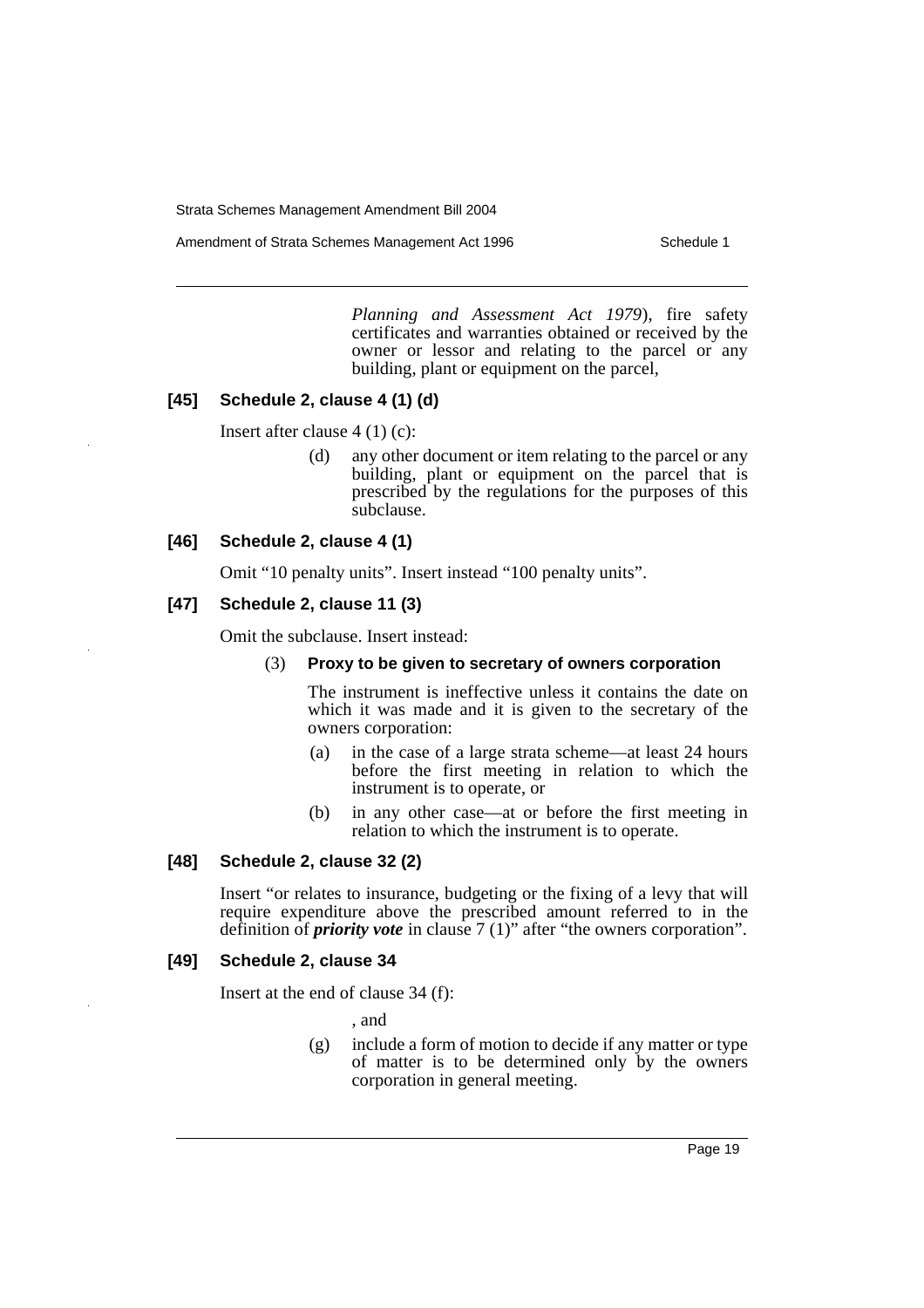Schedule 1 Amendment of Strata Schemes Management Act 1996

### **[50] Schedule 2, clause 34A**

Insert after clause 34:

### **34A Required items of agenda for annual general meeting**

The agenda for each annual general meeting must include:

- (a) an item to decide if any matter or type of matter is to be determined only by the owners corporation in general meeting, and
- (b) in the case of an owners corporation to which section 75A applies, an item to prepare or review a plan relating to the sinking fund if required to be done at that meeting.

### **[51] Schedule 2, Part 3**

Insert after Part 2:

### **Part 3 General provisions**

### **38 Regulations relating to large strata schemes**

The provisions of this Schedule are subject to the regulations, but only to the extent that the regulations relate to large strata schemes.

### **[52] Schedule 3 Constitution of executive committee of the owners corporation and meetings of executive committee**

Insert after clause 4 (2):

(3) For the avoidance of doubt, a special resolution referred to in subclause (1) (e) may relate to more than one member of an executive committee or to all members of an executive committee.

#### **[53] Schedule 3, clause 6**

Omit the clause. Insert instead:

### **6 Notice of executive committee meetings**

(1) An executive committee of a large strata scheme must give notice of its intention to hold a meeting at least 72 hours before the time fixed for the meeting: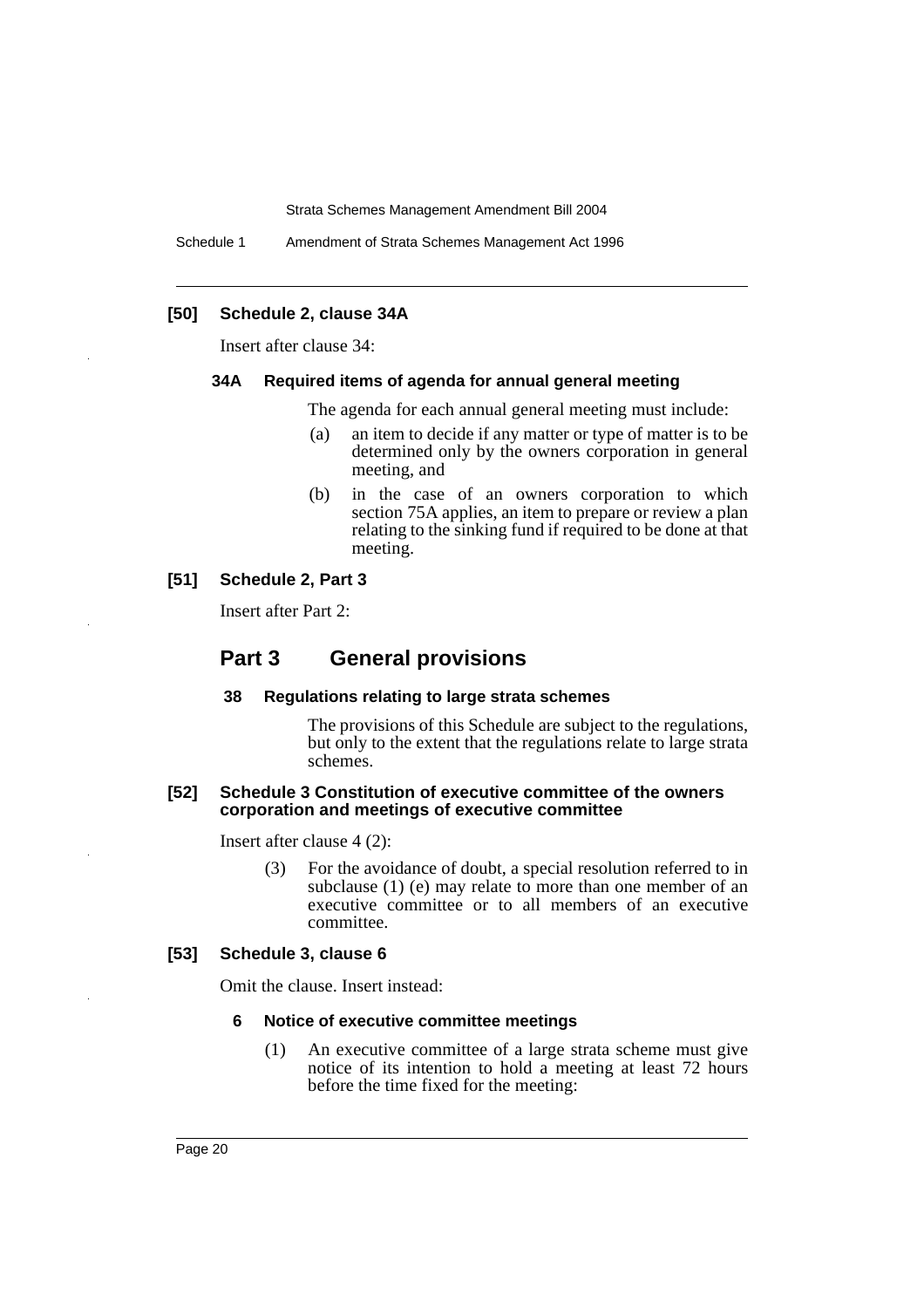Amendment of Strata Schemes Management Act 1996 Schedule 1

- (a) by giving written notice (which may be done by electronic means) to each owner and executive committee member, and
- (b) if the owners corporation is required by the by-laws to maintain a notice board, by displaying the notice on the notice board.
- (2) An executive committee of a strata scheme that is not a large strata scheme must give notice of its intention to hold a meeting at least 72 hours before the time fixed for the meeting:
	- (a) by displaying the notice on the notice board, or
	- (b) if the owners corporation is not required by the by-laws to maintain a notice board, by giving written notice (which may be done by electronic means) to each owner and executive committee member.
- (3) The notice must specify when and where the meeting is to be held and contain a detailed agenda for the meeting.
- (4) A notice may be given to a person by electronic means only if the person has given the owners corporation an e-mail address for the service of notices under this Act and the notice is sent to that address.

### **[54] Schedule 3, clause 16**

Omit the clause. Insert instead:

#### **16 Display of minutes**

- (1) Within 7 days after a meeting of the executive committee of a large strata scheme, the executive committee must:
	- (a) give each owner and executive committee member a copy of the minutes of the meeting, and
	- (b) if the owners corporation is required by the by-laws to maintain a notice board, cause a copy of the minutes of the meeting to be displayed on the notice board.
- (2) Within 7 days after the executive committee of a large strata scheme passes a resolution in accordance with this Schedule, the executive committee must:
	- (a) give each owner and executive committee member a copy of the minute of the resolution, and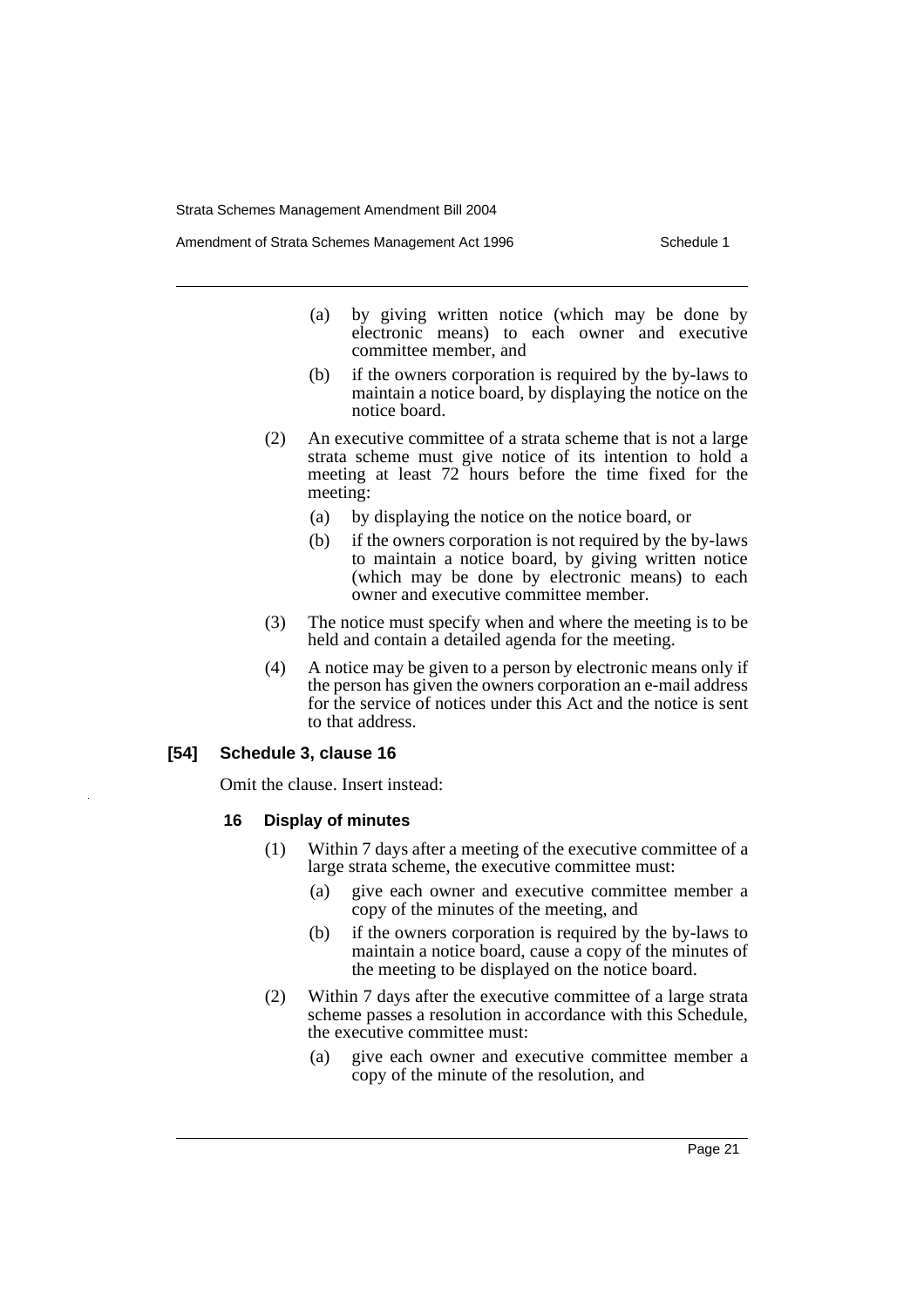- (b) if the owners corporation is required by the by-laws to maintain a notice board, cause a copy of the minute of the resolution to be displayed on the notice board.
- (3) Within 7 days after a meeting of the executive committee of a strata scheme that is not a large strata scheme, the executive committee must:
	- (a) cause a copy of the minutes of the meeting to be displayed on the notice board, or
	- (b) if the owners corporation is not required by the by-laws to maintain a notice board, give each owner and executive committee member a copy of the minutes of the meeting.
- (4) Within 7 days after the executive committee of a strata scheme that is not a large strata scheme passes a resolution in accordance with this Schedule, the executive committee must:
	- (a) cause a copy of the minute of the resolution to be displayed on the notice board, or
	- (b) if the owners corporation is not required by the by-laws to maintain a notice board, give each owner and executive committee member a copy of the minute of the resolution.
- (5) A copy of a minute or minutes required to be displayed on a notice board under this clause must be kept displayed on the notice board for a period of not less than 14 days.

### **[55] Schedule 3, Part 3**

Insert after Part 2:

# **Part 3 General provisions**

#### **18 Regulations relating to large strata schemes**

The provisions of this Schedule are subject to the regulations, but only to the extent that the regulations relate to large strata schemes.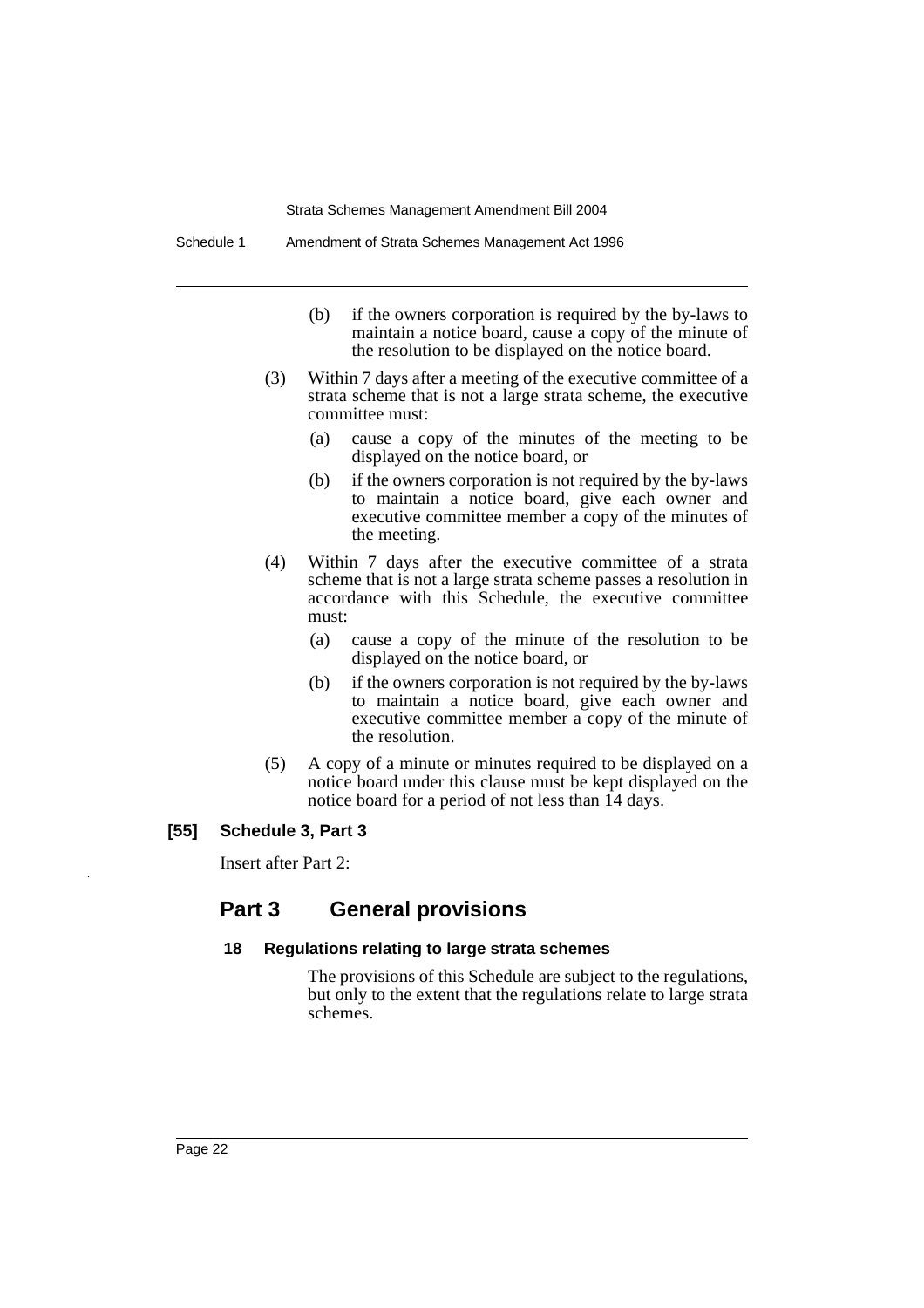Amendment of Strata Schemes Management Act 1996 Schedule 1

### **[56] Schedule 4 Savings, transitional and other provisions**

Insert at the end of clause 1 (1):

*Strata Schemes Management Amendment Act 2004*

### **[57] Schedule 4, Part 5**

Insert after clause 13:

# **Part 5 Provisions consequent on enactment of Strata Schemes Management Amendment Act 2004**

### **14 Definitions**

In this Part:

*amending Act* means the *Strata Schemes Management Amendment Act 2004*.

### **15 Exercise of functions**

Section 29A does not affect the exercise of a function under this Act before the commencement of that section.

#### **16 Legal action**

Section 80D applies only to legal advice or legal services sought, or legal action entered into, after the commencement of that section.

#### **17 Insurance**

Section 88A does not affect any insurance that was taken out in accordance with the provisions of this Act as in force before the commencement of that section.

### **18 Disclosures under Legal Profession Act 1987**

Section 230A does not apply to a disclosure under Division 2 of Part 11 of the *Legal Profession Act 1987* made before the commencement of that section.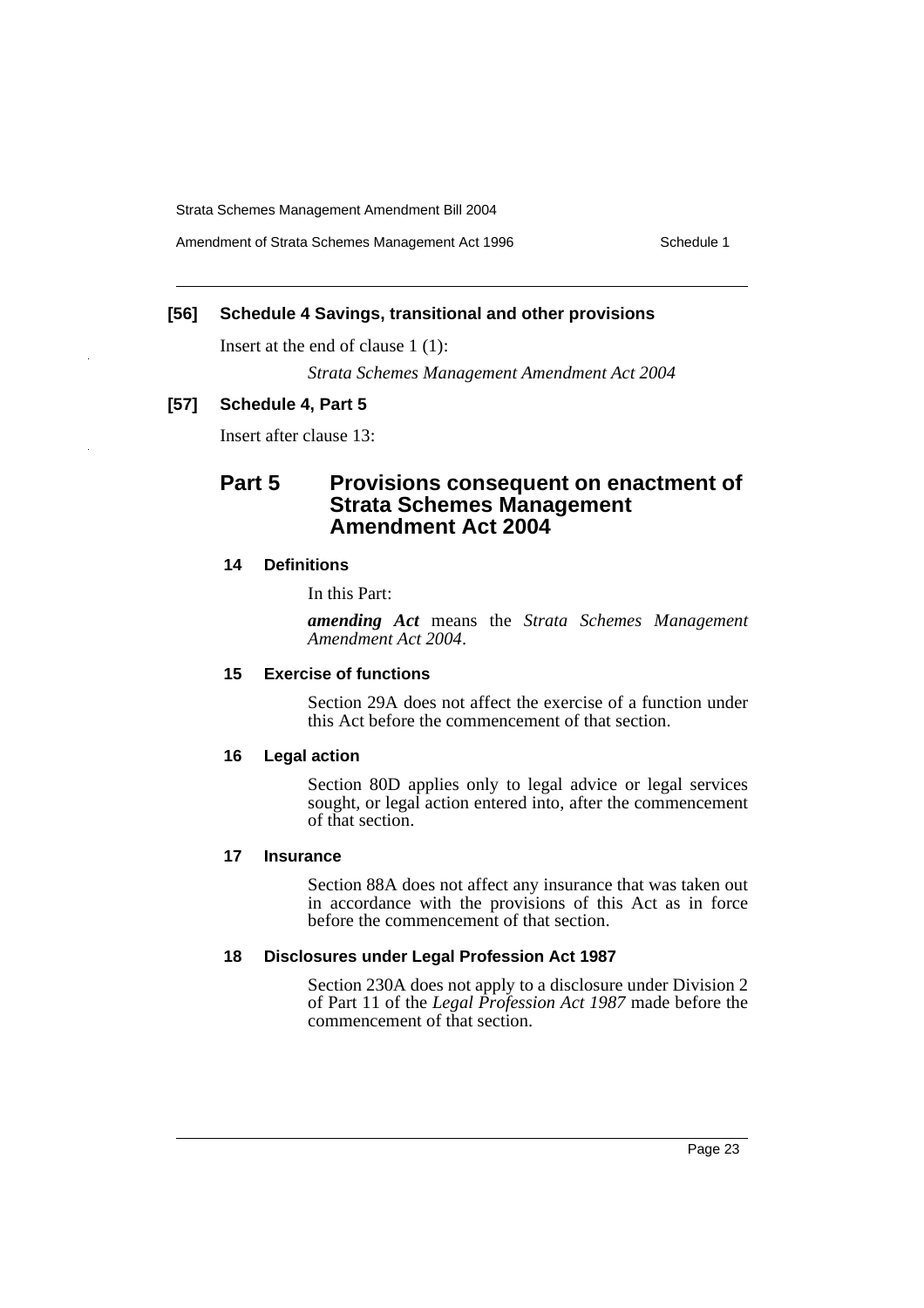Schedule 1 Amendment of Strata Schemes Management Act 1996

#### **19 Notice of annual general meeting**

Clause 34 (g) of Schedule 2 does not apply to a notice served before the commencement of that paragraph.

### **20 Agenda for annual general meeting**

Clause 34A of Schedule 2 does not apply to the agenda of a meeting notice of which was served before the commencement of that clause.

### **21 Notice of executive committee meetings**

Clause 6 of Schedule 3, as in force immediately before its substitution by the amending Act, continues to apply to a meeting notice of which was given before the substitution of that clause.

#### **22 Minutes of executive committee meetings**

Clause 16 of Schedule 3, as in force immediately before its substitution by the amending Act, continues to apply to a meeting held before the substitution of that clause.

### **[58] Dictionary**

Insert in alphabetical order in Part 1:

*large strata scheme* has the meaning given by clause 5 of Part 2.

*utility lot* means a lot designed to be used primarily for storage or accommodation of boats, motor vehicles or goods and not for human occupation as a residence, office, shop or the like.

### **[59] Dictionary, Part 2**

Insert after clause 4:

#### **5 Meaning of "large strata scheme"**

(1) In this Act, *large strata scheme* means a strata scheme comprising more than 100 lots or more than such other number of lots as may be prescribed by the regulations for the purposes of this subclause.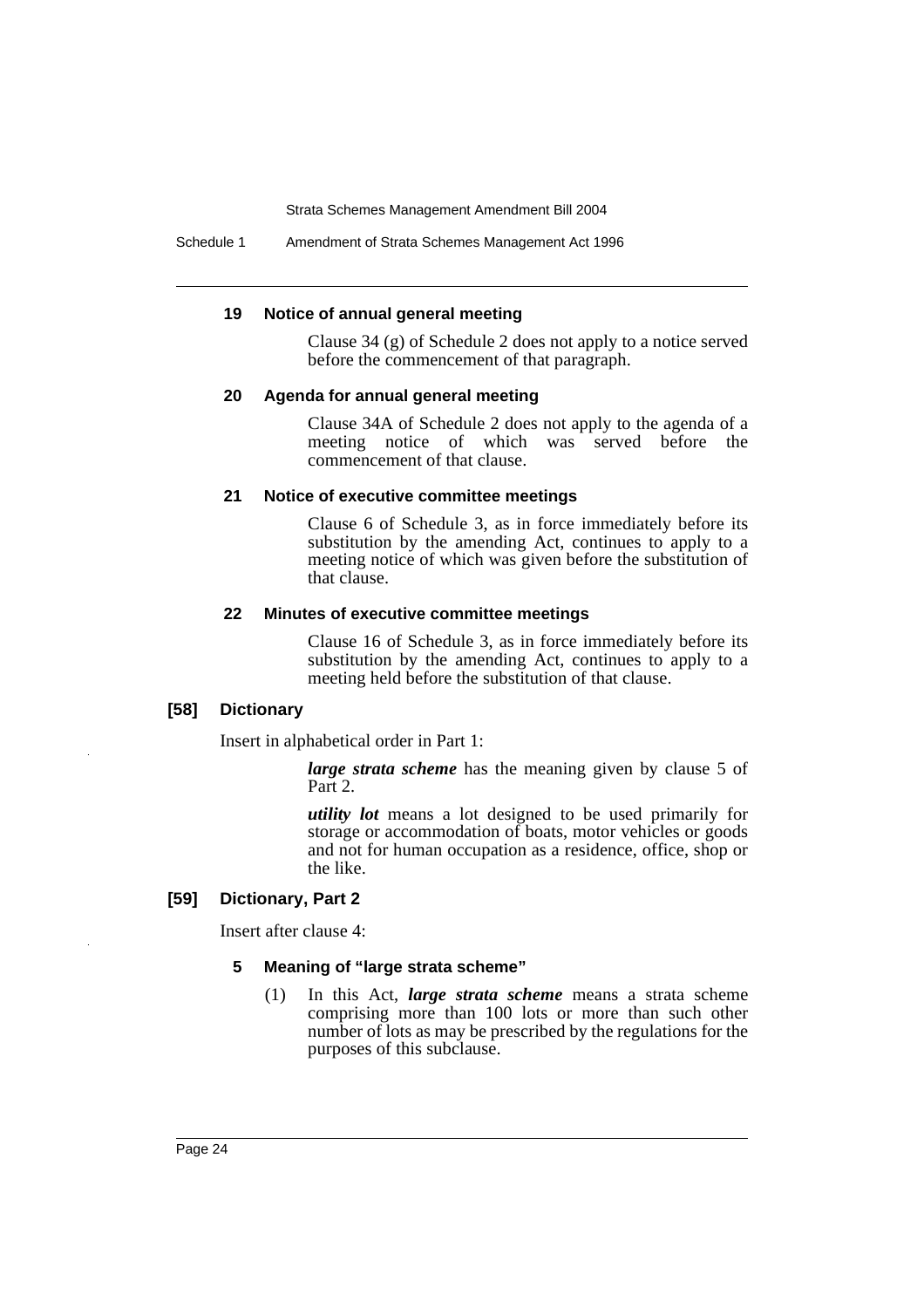Amendment of Strata Schemes Management Act 1996 Schedule 1

- (2) When calculating the number of lots in a strata scheme for the purposes of this clause, utility lots and lots used for the purposes of parking are not to be included in the calculation.
- (3) The regulations may contain provisions of a savings or transitional nature consequent on a change in the number of lots comprising a large strata scheme.

### **6 References to strata managing agent's licence**

A reference in this Act (however expressed) to a strata managing agent's licence under the *Property, Stock and Business Agent's Act 2002* includes a reference to a corporation licence under that Act that authorises the holder to act as, or carry on the business of, a strata managing agent.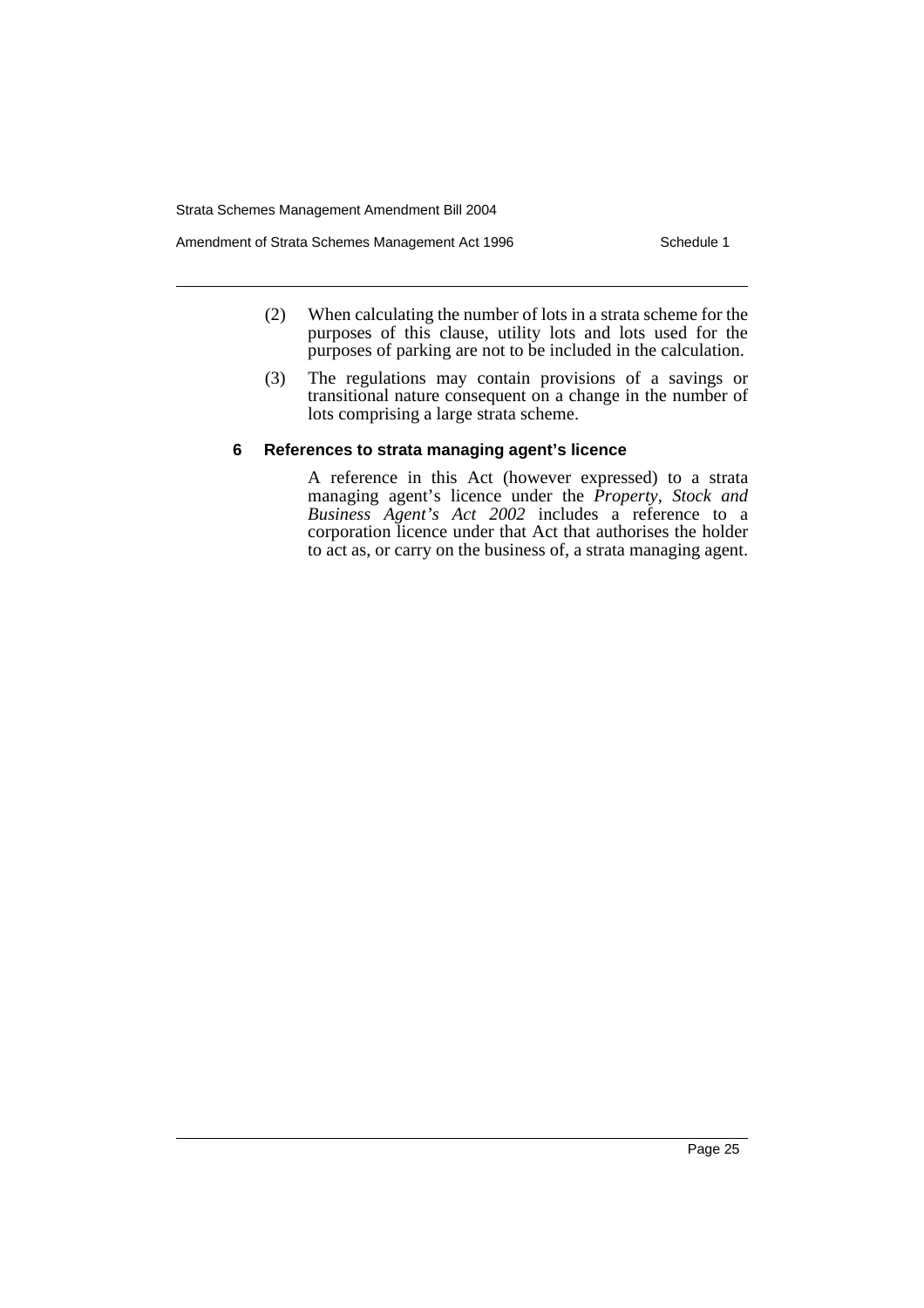# **Schedule 2 Amendment of Act and Regulations**

(Section 4)

### **2.1 Conveyancing (Sale of Land) Regulation 2000**

### **[1] Schedule 1 Prescribed documents**

Insert at the end of clause 5 (b):

, and

(c) a copy of any by-law for the strata scheme to which Division 4 of Part 5 of Chapter 2 of the *Strata Schemes Management Act 1996* applies.

### **[2] Schedule 1, clause 6**

Insert at the end of clause 6 (d):

, and

(e) a copy of any by-law for the strata scheme to which Division 4 of Part 5 of Chapter 2 of the *Strata Schemes Management Act 1996* applies.

### **2.2 Retirement Villages Act 1999 No 81**

### **Section 19 General information about retirement villages**

Insert "and, in the case of a retirement village that is subject to a strata scheme, living in a strata scheme" after "industry" in section 19 (1).